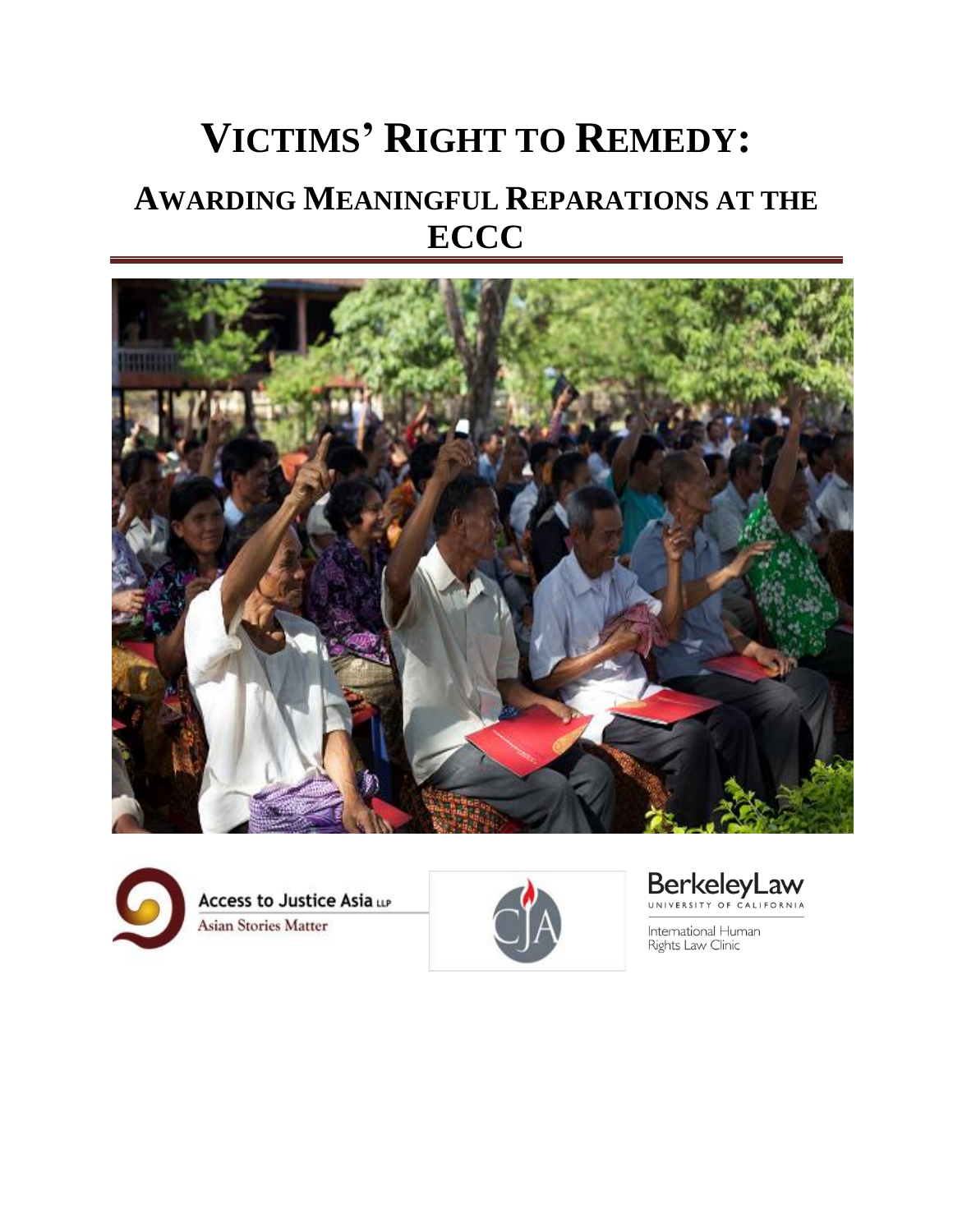# **18 NOVEMBER 2011**



Access to Justice Asia LLP is dedicated to assisting underserved communities and post-conflict countries move forward from conflict and mass atrocity. Chief contributors to this report include Co-Founder Mahdev Mohan and Senior Legal Associate Megan Karsh. For more information, see [http://www.accessjusticeasia.org/.](http://www.accessjusticeasia.org/)



**The Center for Justice & Accountability** is dedicated to deterring torture and other severe human rights abuses around the world and advancing the rights of survivors to seek truth, justice and redress. Chief contributors to this report include Staff Attorney Nushin Sarkarati and Legal Fellow Katrina Natale. For more information, see: [http://www.cja.org/.](http://www.cja.org/)



**The International Human Rights Law Clinic**, University of California, Berkeley, School of Law marshals the resources of the faculty and students of UC Berkeley to advance the struggle for human rights on behalf of individuals and marginalized communities. Chief contributors to this report include clinic interns Shayla Johnson '13, Saira Hussain '13, and Peggy Li '13, under the supervision of Laurel E. Fletcher, Clinical Professor of Law and Director, International Human Rights Law Clinic. For more information, see: [http://www.humanrightsclinic.org.](http://www.humanrightsclinic.org/)

Cover photograph by Rothany Srun/Access to Justice Asia LLP.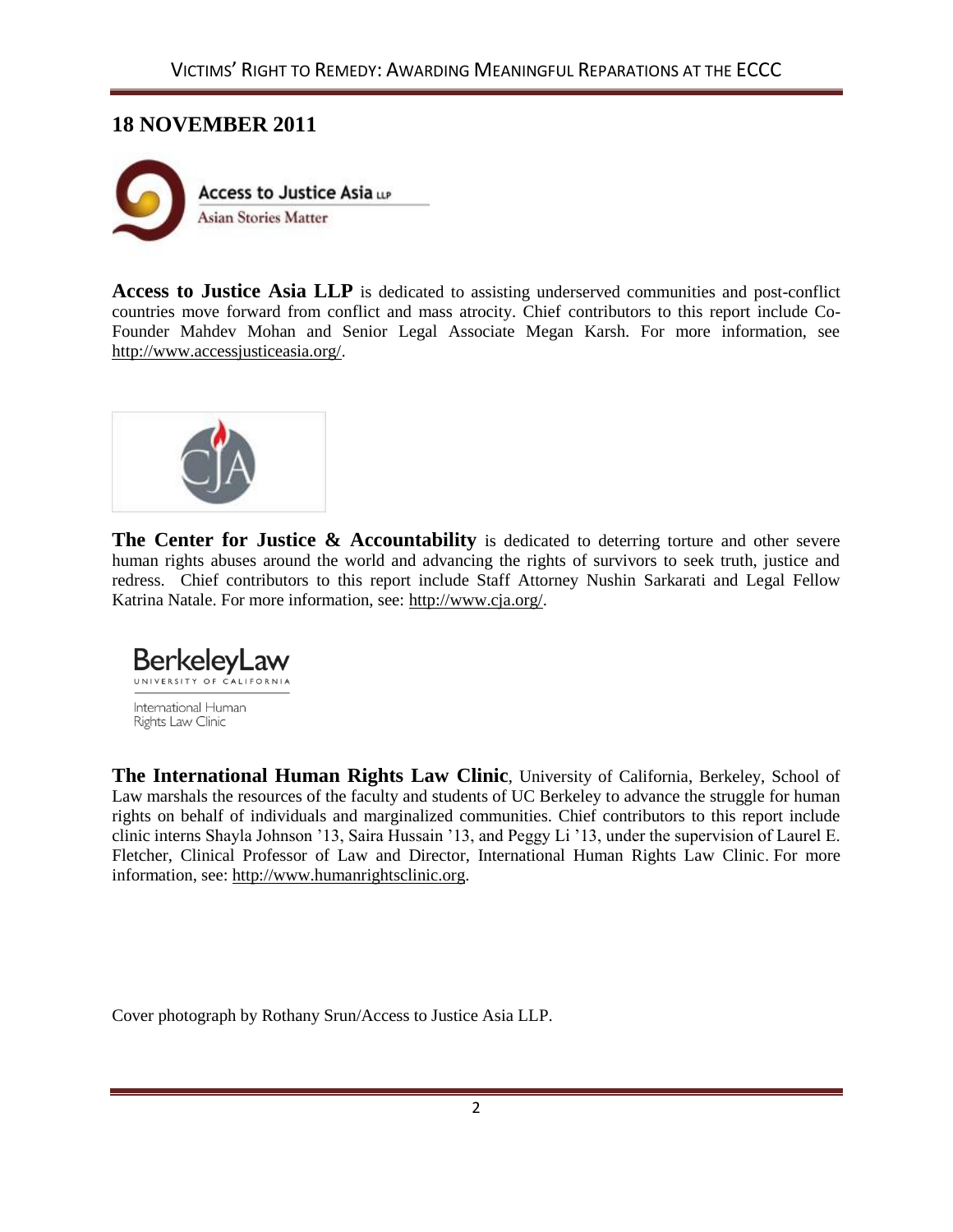# **TABLE OF CONTENTS**

|                | a. Requirement that Reparations Requests be 'Clearly Specified' Should Not be Onerous3 |
|----------------|----------------------------------------------------------------------------------------|
|                |                                                                                        |
| $\mathbf{c}$ . |                                                                                        |
| d.             |                                                                                        |
| e.             |                                                                                        |
|                |                                                                                        |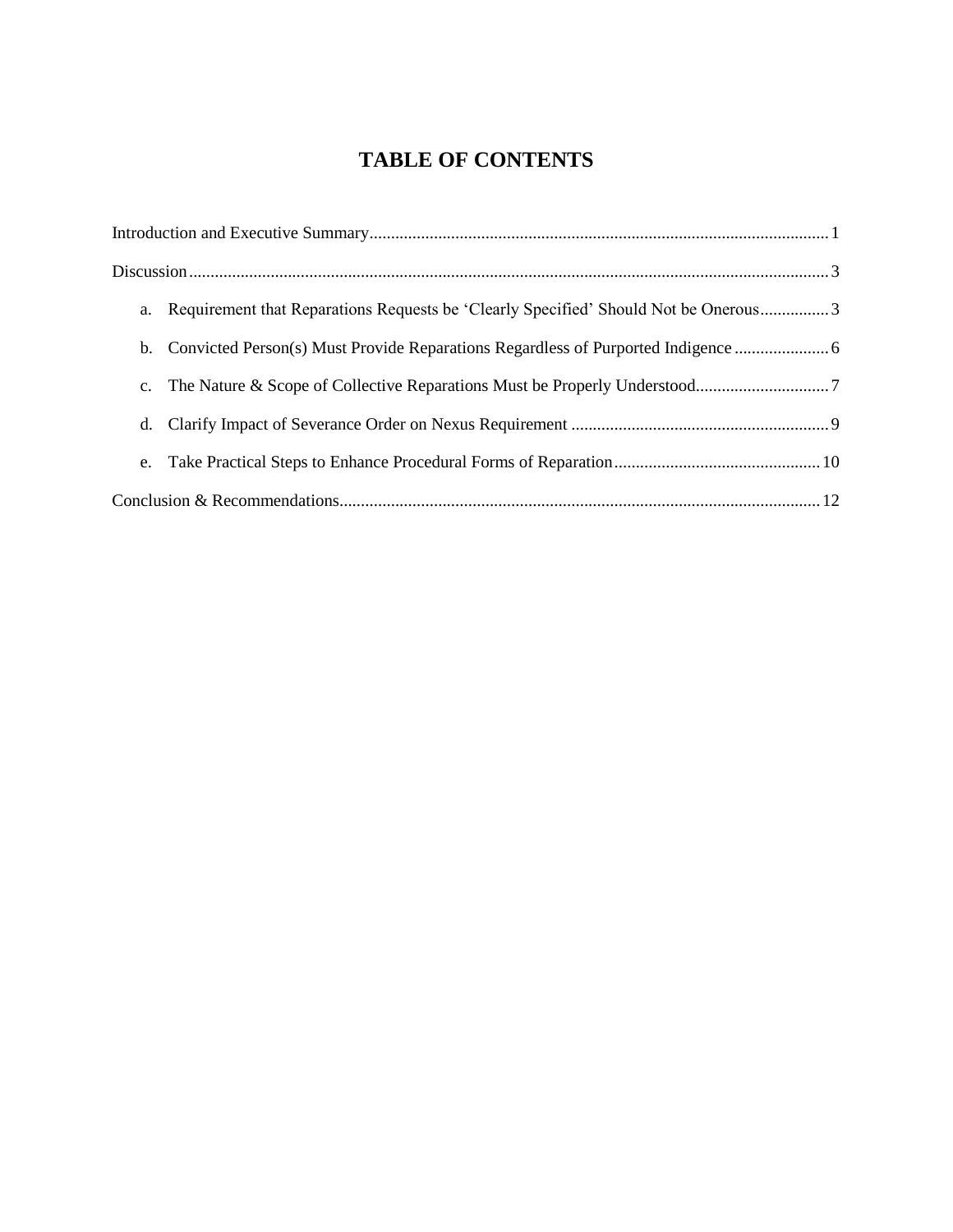# **Introduction and Executive Summary**

Monday 21 November 2011 marks the start of the long-awaited trial of Khmer Rouge senior leaders ("Case 002") for genocide, war crimes and crimes against humanity before the Extraordinary Chambers in the Courts of Cambodia ("ECCC"). The trial is a historic step forward in Cambodia's search for justice. After years of pre-trial investigations, the Extraordinary Chambers of the Courts of Cambodia (ECCC) has brought charges of mass atrocity crimes against Nuon Chea, Ieng Sary, Khieu Samphan, and Ieng Thirith. The four Accused occupied key positions in the Democratic Kampuchea government which ruled Cambodia in a bloody reign of terror from 1975 to 1979.

As UN Secretary-General Ban Ki-moon noted last month, "reparations are arguably the most victim-centered justice mechanism available and the most significant means of making a difference in the lives of victims. UN experience demonstrates that reparations may facilitate reconciliation and confidence in the state, and thus lead to more stable and durable piece in post-conflict societies"<sup>1</sup> (para 26 end note)

The ECCC's reparations scheme has the potential to be the Court's most remarkable contribution to Cambodian victims and the development of international law. Reparations can be sought by victims who participate in the proceedings as 'Civil Parties.' If the Accused persons are convicted, Civil Parties may seek "collective and moral reparations."<sup>2</sup> The United Nations-backed court is one of several ad hoc international tribunals designed to support international criminal accountability and provide a measure of justice for victims.

Yet the promise of justice for Cambodian survivors participating in the trial is only as enduring as the Court's ability to acknowledge their harm and provide redress. Yesterday, on 17<sup>th</sup> November 2011, the Court declared Ieng Thirith unfit to stand trial, severed her from

proceedings in Case 002 and ordered her release from the ECCC Detention Facility.

As the first internationalized court to offer reparations to Civil Parties and victims of mass atrocities, the ECCC is a global standardsetting institution. Yet its success depends on the extent to which it learns from previous missteps and ensures that it can deliver justice for Cambodian victims and serve as an exemplar for other international tribunals.

Submitted by non-profit organizations with extensive experience working on behalf of victims of human rights abuse, $3$  this report offers suggestions on how reparations can be administered clearly, effectively, and in a principled manner.

It is particularly important that the ECCC reexamine its reparations framework now, as Case 002 begins. Because of the lack of substantive reparations awarded to victims in Case 001 and the declining health of the defendants being prosecuted in Case 002, it is critical that the ECCC apply internationally accepted reparations standards at the first opportunity in this proceeding.

On 26 July 2010, the Court issued its first judgment against KAING Guek Eav *alias*  Duch. Yet, only a small fraction of the twenty-eight reparations requests put before the Trial Chamber by Civil Parties were granted. Applying a stringent test that was not contained in its Internal Rules ("Rules"), $4$  the Court issued only a few reparations awards, including publicly listing the names of all accepted Civil Parties and the name of any family member who died at S-21 prison; and ordering a compilation of all statements of apology and acknowledgments of apology and acknowledgments responsibility made by Duch during the course of the trial.

Other requested reparations, such as memorials and access to free medical care and educational measures, were rejected because they either "lacked specificity" or "were beyond the scope of available reparations before the ECCC." Specifically, the Court held that "proof would be required as to the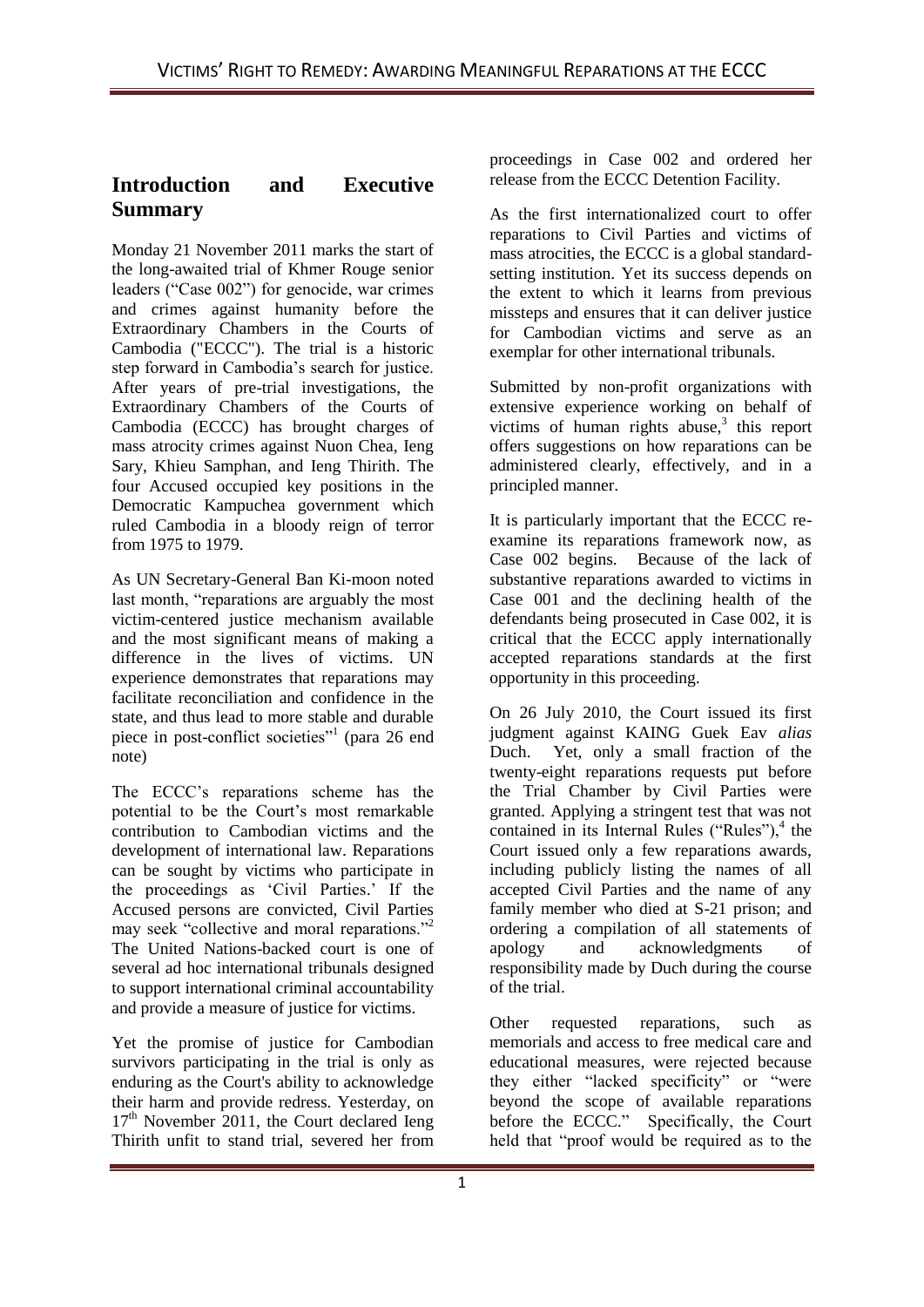link between the measure…and the crimes for which [Duch] has been found responsible.. In addition, the Court found that: "The number and identity of all intended beneficiaries of these requests, the nature of the measures sought and the cost of their provision are neither particularized nor readily quantifiable within the available resources of the Chamber."<sup>5</sup> Further, the Court defined the "collective and moral" reparations which it could award to exclude any form of monetary payment.<sup>6</sup>

As a result, legal observers noted that the reparations judgment in Case 001 offered "nothing of real value for Civil Parties."<sup>7</sup> Indeed, in our experience, some Civil Parties feel that restricting reparations in this manner amounted to "publishing half-hearted apologies on pieces of paper (that) insults the memory of the departed".<sup>8</sup>

Where mass atrocity is concerned, impunity is defined as the "impossibility," in fact and in law, of "bringing perpetrators to account." Wrongdoers evade justice because they are not subject to any inquiry that might lead to their being tried and, if found guilty, sentenced and subject to "making reparations" to their victims". $\frac{9}{9}$  This final obligation—to make reparations to victims—is perhaps the most important aspect of the international justice process, upon which the legacy of an international tribunal will undoubtedly be judged.

Despite amendments to the Rules, which were adopted throughout Case 001 and in the time since, significant ambiguities still surround the norms and practices governing reparations awards at the ECCC.

The standard of proof Civil Parties must meet in making reparations requests remains unclear. The Rules do not articulate the information Civil Parties must provide to specifically identify the reparations awards they seek. The judgment in Case 001 did not meaningfully discuss the 'harm' victims had endured. The Chamber did not issue a reasoned decision for accepting and rejecting individual reparations requests. Such a

reasoned decision would itself have amounted to a form of procedural reparation for Civil Parties. The Court missed an opportunity to award reparations that would have required little additional time or expense.

Although Duch's purported indigence gave the Court pause when awarding reparations against him in Case 001, this consideration should be given little or no weight in the Court's judgment on reparations in Case 002. Neither Cambodian nor international law recognizes indigence as a ground upon which reparations awards may be restrained or rejected. Further, the judgment in Case 001 takes a narrow view of "collective and moral" reparations that is wholly inconsistent with international law and the object and purpose of these types of reparations.

The lack of clarity regarding reparations standards impinges on the rights of Civil Parties and creates uncertainty in Cambodian and international law. Civil Parties wish to avoid the problems and missteps that arose in Case 001. They seek to satisfy the legal requirements that will result in substantive awards being granted—awards that adequately acknowledge the harm they suffered. In Case 002, the Court has a fresh opportunity to provide an important measure of satisfaction to victims by rendering a judgment on reparations that is well-reasoned, transparent, and highlights victim experiences.

This timely report coincides with the start of evidentiary hearings in Case 002 that will determine, among other things, Civil Parties' right to reparations. The report calls upon the Court to enable Civil Parties to exercise their fundamental right to request, and receive, meaningful reparations.

Informed by the legal and practical issues that arose in Case 001 and recognizing the important amendments to the reparations framework instituted since, this report seeks to encourage discussion and debate on issues salient to reparations in Case 002. It provides discussion points and analysis of potential obstacles which may obstruct the Court in awarding adequate and meaningful reparations. It also offers recommendations to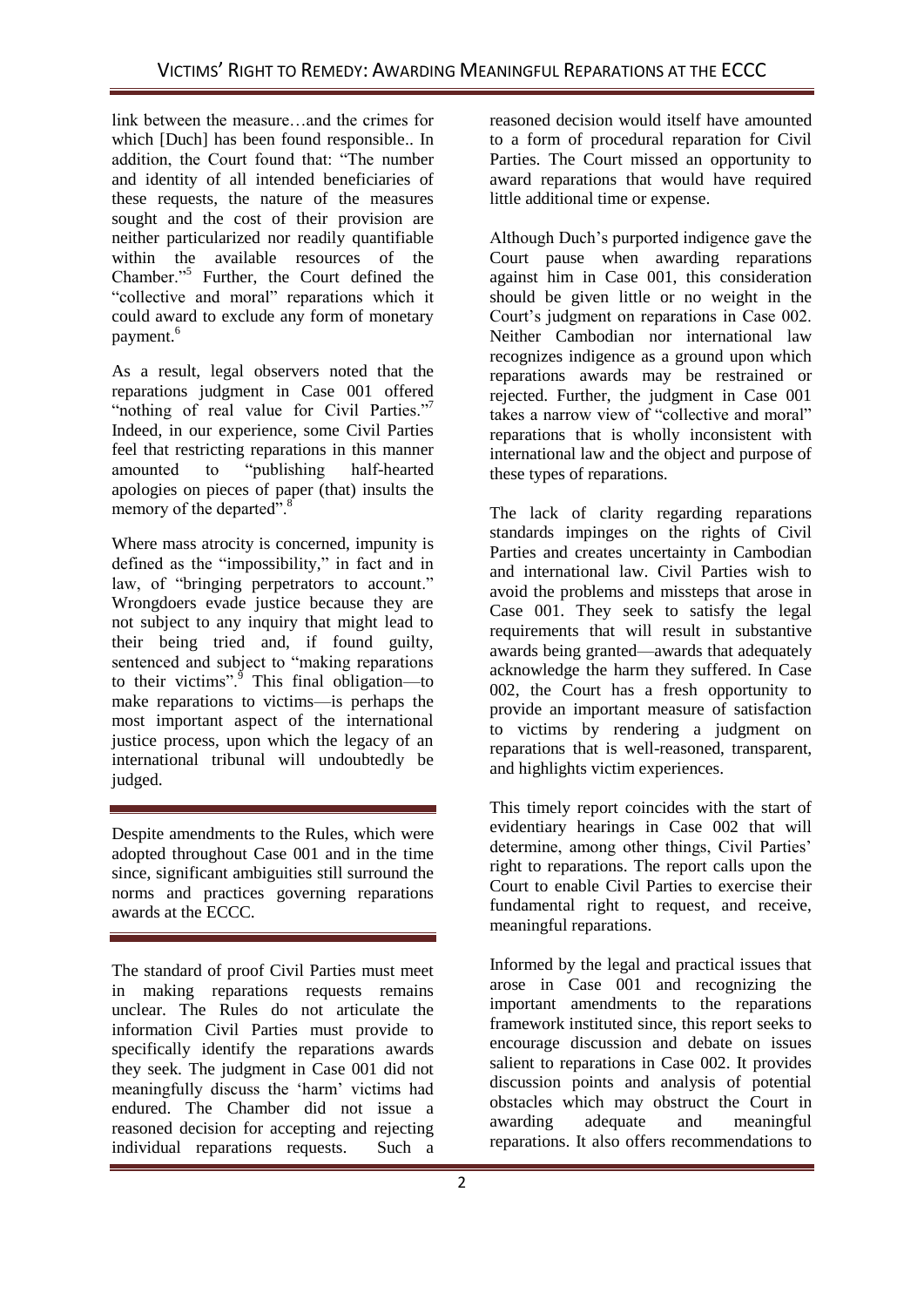the Court for reform of its reparations request procedures consistent with the rights of victims under international law.

Specifically, we recommend the following in the event of a conviction in the cases before the Court:

- The Court's Standards for granting reparations requests, particularly those governing the nature of proof and degree of specificity, should conform to the law and practice of other international(ized)<br>tribunals and have resonance for resonance for Cambodian Civil Parties and victims, bearing in mind their contemporary context and historical, cultural, and religious background.
- The Court should adopt a definition and understanding of "collective and moral" reparations that comports with those applied in international(ized) tribunals and collective reparations programs around the world.
- The Court should not consider the indigency of the Accused persons in reaching a decision on Civil Party reparation requests. International law requires that human rights violators provide reparations to their victims and the Rules provide a clear and appropriate process and forum for dealing with procedural matters arising from and in connection to the indigency of an Accused person in the event s/he is convicted.
- The Court should appoint an eminent expert or working group of experts to liaise with the Court Administration, Victim Support Section, and the Lead Co-Lawyers to determine the nature and scope of permissible reparations and the modalities of any independent implementing or residual body outside the rubric of the ECCC. This body would hold primary responsibility for collecting, managing, and disbursing funds both leading up to, but more critically following, the closing of the Court.
- The Court should dedicate a section in the reparations judgment to the Chamber's

evidentiary findings on the harm caused to Civil Parties as a consequence of the offenses proved. This section should pay special attention to vulnerable victims, such as victims of sexual violence and gender based crimes.

- The Court should incorporate Civil Party and expert testimony and evidence where appropriate in the judgment, and particularly in its consideration of the relationship between the harm endured by victims and the actions of the convicted persons or what we term the "nexus" requirement."
- The Court should include express and detailed analysis of each reparation request, including a reasoned determination on the nexus requirement, including relevant facts, evidence, or testimony, offered by Civil Parties and experts.

# **Discussion**

## **a. Requirement that Reparations Requests be 'Clearly Specified' Should Not be Onerous**

In Case 001, the Court's Trial Chamber stated that a "prerequisite to the grant of an award is the *clear specification* of the nature of the relief sought." $10$  In its ruling on reparations, the Chamber rejected a number of Civil Parties' reparation requests on ground that the requests lacked specificity.<sup>11</sup> For example, with regard to requests for the construction of pagodas and other memorials, the Chamber stated that the request lacked specificity as to the "exact number of memorials sought and their nature, their envisaged location, or estimated cost."<sup>12</sup>

The Chamber's ruling on reparations suggests that it requires a high degree of specificity in these requests, yet the Chamber did not articulate what would constitute a sufficiently clear specification. It bears mentioning that there is no reference to a "clear specification" requirement in either the applicable Rules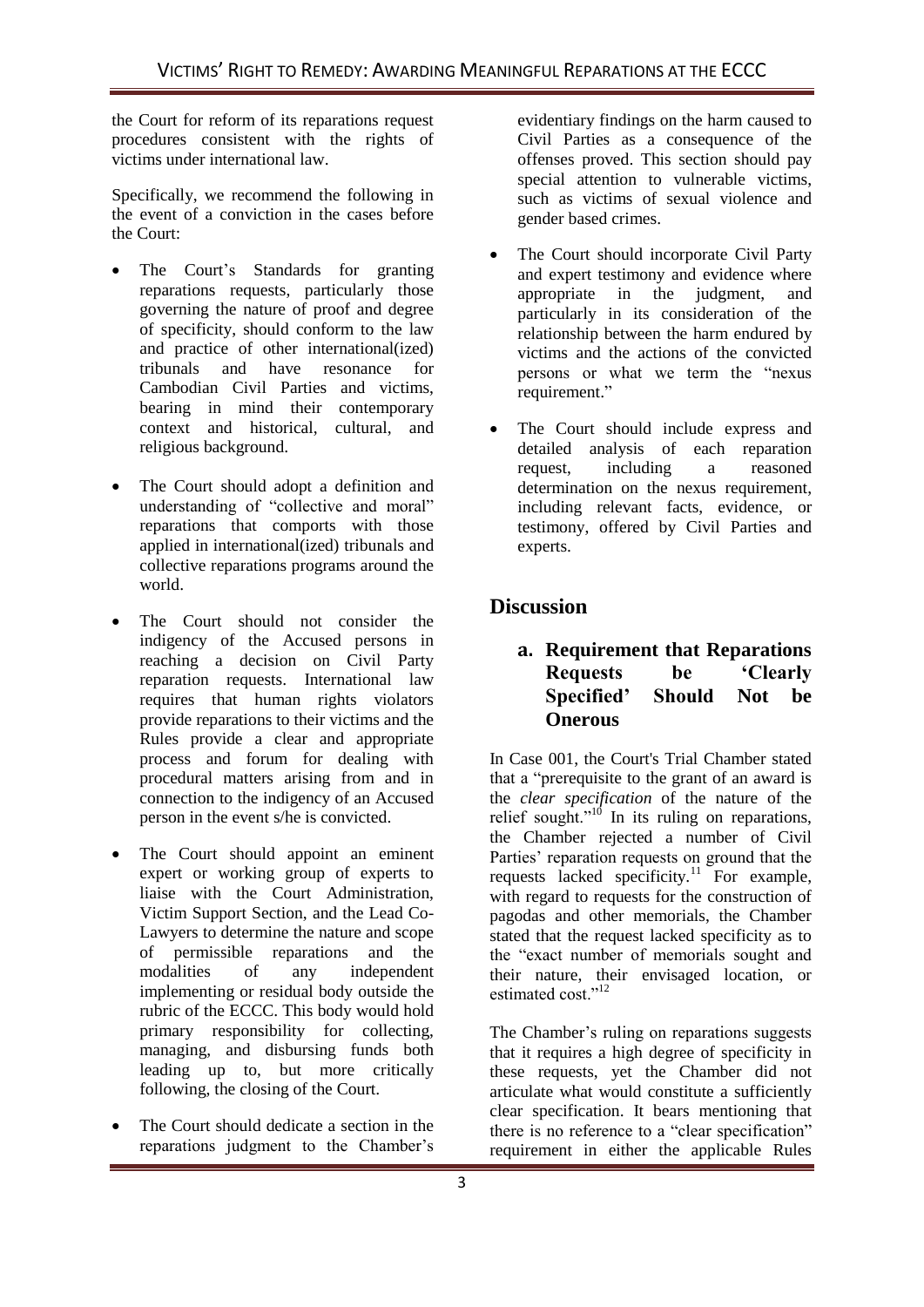(Revision 3) or the Chamber's Direction on Proceedings Relevant to Reparations and on the Filing of Final Written Submissions. $^{13}$  In fact, the Chamber did not cite any rule, precedent or other legal basis to justify how it arrived at this requirement.

Specificity continues to be an issue for Civil Parties in Case 002. While Revision 8 of the Internal Rules refers to the terms "specify"<sup>14</sup> and "specific"<sup>15</sup> in passages related to reparations, the Rules do not give clear guidance as to what would constitute a sufficiently specific request. In its recent Memorandum to Civil Party Lead Co-Lawyers dated 23 September 2011, the Chamber once again merely reiterated the obligation of Civil Parties to provide sufficient specificity without defining, enumerating, or clarifying these terms. $16$ 

Without clear direction from the Chamber or the Rules, Civil Parties are hard-pressed to tailor their reparations requests to satisfy what the Chamber asks of them.

Fortunately, where the ECCC's procedures and standards are vague, the Court's statute<sup>17</sup> and prior rulings<sup>18</sup> permit recourse to relevant international law standards and jurisprudence for guidance. Our brief survey of these sources suggests that the standard that the Chamber applies when determining what constitutes *sufficiently specific* reparations requests does not reflect international law on this point and places an onerous burden of proof on Civil Parties.

The Rules of Procedure and Evidence of the International Criminal Court (ICC) are instructive. The ICC Rules state that reparations requests must contain a description of the injury, loss, or harm,  $19$  as well as claims for rehabilitation and other forms of remedy.<sup>20</sup> Nowhere in the rules are the terms *sufficiently specific* or *specificity* employed.<sup>21</sup> Based on these rules, it appears that as long as the Civil Parties request reparations awards appropriate to the harm, $^{22}$  the Chamber will consider them viable.<sup>23</sup> As these rules have not yet been put into practice, there is no case law

demonstrating how the ICC interprets its mandate regarding reparations. Nevertheless, the ICC Rules plainly do not require reparations requests to contain a high degree of specificity.

Furthermore, with regard to the development of claims for remedy, the ICC rules of procedure vest the Chamber with the authority to "appoint appropriate experts to assist [them] in determining the scope, extent of any damage, loss and injury to, or in respect of victims and to suggest various options concerning the appropriate types and modalities of reparations."<sup>2</sup>

Any obligation that exists to make appropriate requests for awards is therefore borne not only by victims, but also by the ICC itself through the appointment of and consultation with reparations. This is a sound option which the ECCC should codify and/or adopt as a matter of practice.

In fact, the ICC is not alone in this regard. Procedural rules at the Inter-American Court of Human Rights (IACHR) stipulate that "the brief containing pleadings, motions, and evidence shall contain: a description of the facts… and all claims, including those relating to reparations and costs."<sup>25</sup> Like the ICC, the IACHR requires that victims include claims for reparations in their initial pleadings for relief, but its rules do not require specificity. In practice, the IACHR has also relied upon experts to assist in determining the cost of reparations awards.<sup>26</sup> In addition, the IACHR court has not shied away from determining reparations awards on the basis of equity,  $2^7$ even in determining the quantum of contributions States have been ordered to make to collective reparations projects.<sup>28</sup>

The IACHR's case law demonstrates that courts do not always require victims to request reparations with a requisite level of specificity.

In *"Mapiripán Massacre" v. Colombia*, the court reasoned that:

*[G]iven the gravity of the facts in the instant case (the killings, disappearances, and forced*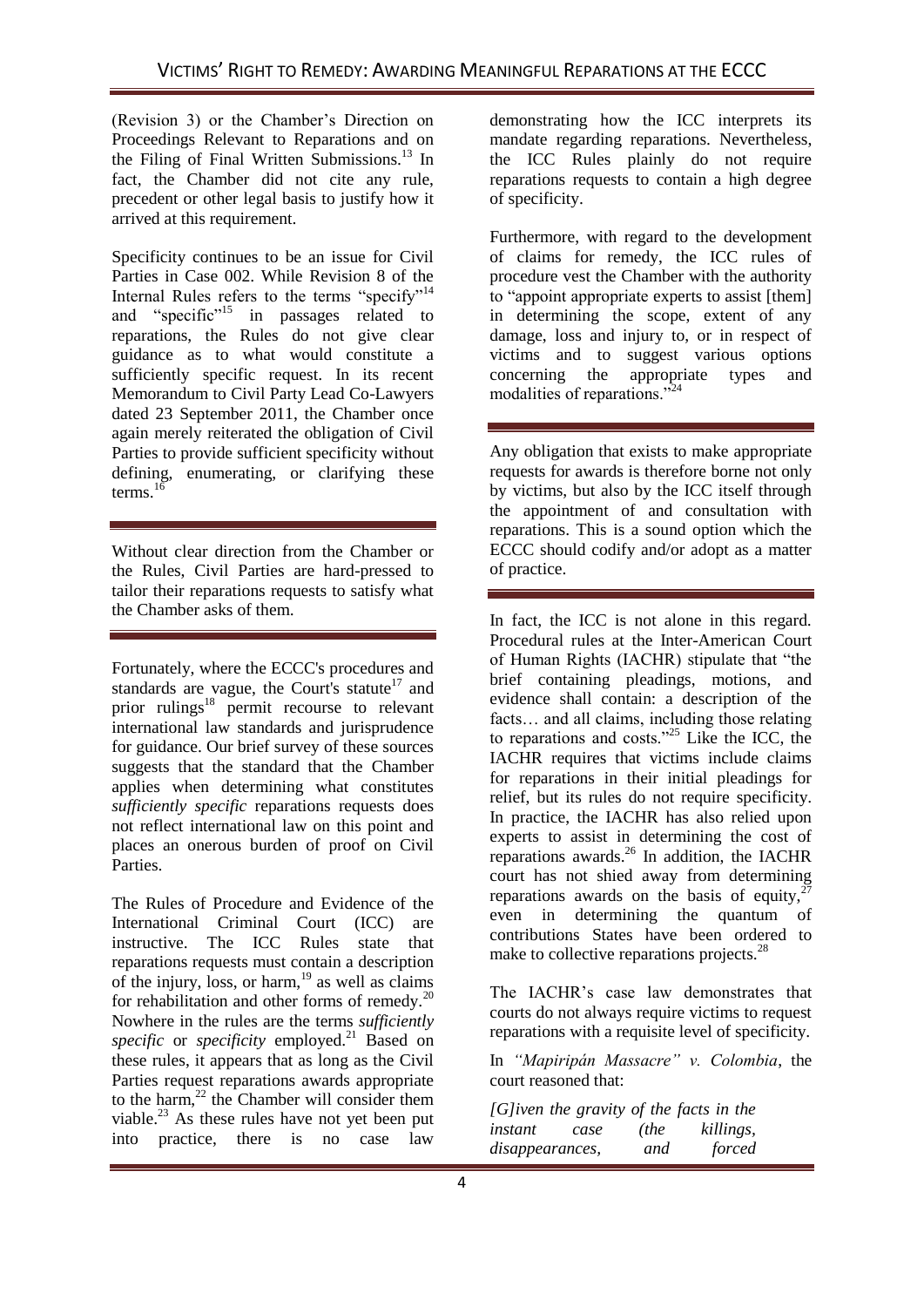*displacement of the Mapiripán people), and the situation of partial impunity, the intensity of the suffering caused to the victims, changes in the conditions of their existence and other pecuniary or non-pecuniary consequences, the Court deems it necessary to order payment of compensation for non-pecuniary damages, in fairness.<sup>29</sup>*

In its decision, the Court stated that the State must build an "appropriate and dignified monument in remembrance of the facts in the Mapiripán Massacre . . . [and it must] be placed in an appropriate public space in Mapiripán within a year."30

Significantly, the IACHR did not require victims to state "the exact number of memorials sought… their envisaged location, or estimated costs," which were the very onerous requirements the ECCC imposed on Civil Parties who made similar requests for memorials and pagodas in Case 001.

Similarly, in *Barrios Altos v. Peru,* the Court assessed:

*whether the agreement on reparations [between the parties was] fully compatible with the relevant provisions of the American Convention, and verify whether it guarantees payment of just compensation to the victims and, where appropriate, to their next of kin, and if it repairs the consequences of the situation resulting from the violation of their human rights.<sup>32</sup>*

In *Barrios Altos*, the IACHR approved and confirmed the agreement on reparations rewards, which included health benefits,  $33$  education benefits,  $34$ and the erection of a monument,<sup>35</sup> without requiring a high level of specificity at the stage when the order was made. In contrast to the approach taken by the ECCC in Case 001, the agreement in *Barrios Altos* did not require the parties to indicate the

number and identity of the individuals who would benefit from the health services, or the cost of these reparations.<sup>36</sup>

In light of the above, the ECCC's insistence<sup>37</sup> that requests for reparations be sufficiently specific seems all the more stark. The ECCC's high standard for specificity finds no support in international law.

Elsewhere, victims are typically required only to prove harm suffered as a result of crimes they allege, and to make claims for reparations that address that harm, whereas the ECCC asks Civil Parties to provide details as to the design and implementation of the awards sought.

The European Court of Human Rights' (ECHR) Rules of Court, for instance, state that in order to obtain an award of just satisfaction,  $38$  a "clear causal link must be established between the damage claimed and the violation alleged."<sup>39</sup> An applicant "must" make a *specific claim to that effect* [by submitting] itemized particulars of all claims, together with any relevant supporting documents, within the time-limit." $40$  Apart from the fact that the ECHR primarily issues monetary damages to individuals and rarely makes awards of a non-monetary nature, the ECHR's use of the term *specific claim* is important. It is used in the context of the need for a "clear causal link (to) be established between the damage claimed and the violation alleged," $41$  not the intricacies of the request as the ECCC apparently requires.

Simply put, the ECCC seems to have put the cart before the horse, and this should be remedied.

International standards guarantee the right of reparation to victims of gross human rights violations. The ECCC, therefore, should seek guidance from procedural rules, norms, and practice established at international courts in accordance with Article 33 of the ECCC Law.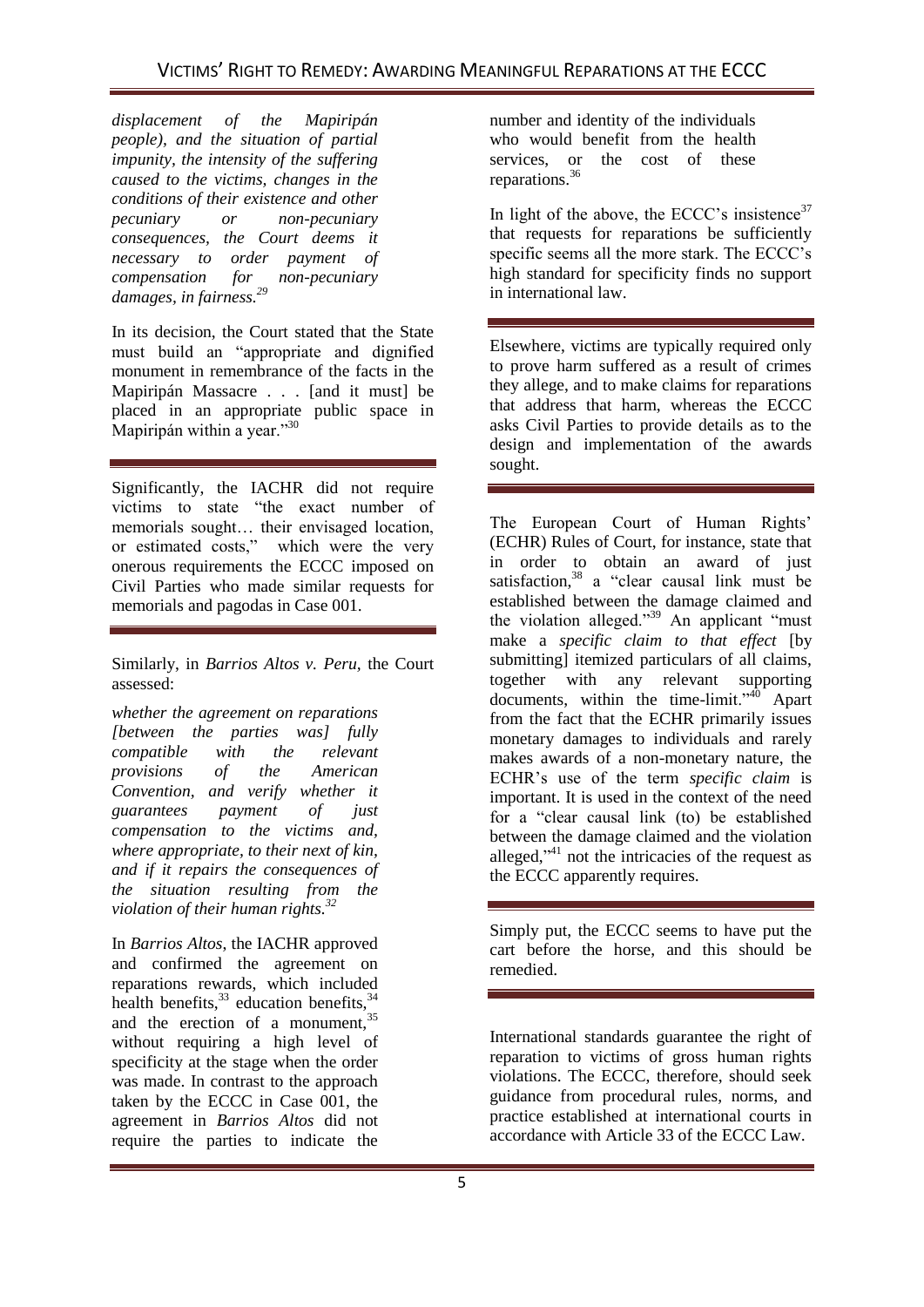Because Civil Parties are mostly rural Cambodians, the Chamber cannot expect them to solely assess the potential costs of a particular request and suggest with confidence how these requests should be funded and implemented. To require such a degree of specificity of the Civil Parties would be to strangle the ECCC's reparations scheme at birth.

Such a high degree of specificity places an onerous burden on Civil Parties and further places them in conflict with each other. As a practical matter, it is unreasonable to expect thousands of Civil Parties to reach a consensus on the specific modalities of individual reparations requests. Yet currently, the Rules require Civil Parties to file a unitary Final Specification on behalf of the group as a whole.

The ECCC should adopt the sensible approach taken by the ICC, which places a minimal burden on the parties and permits assistance from experts to develop and implement the requests.

## **b. Convicted Person(s) Must Provide Reparations Regardless of Purported Indigence**

#### *Indigence is not determinative of the duty to make reparation*

In its judgment in Case 001, the Chamber noted the "unlikelihood" of recovery from [Duch].<sup>42</sup> The Chamber did not come to this conclusion on the basis of a considered inquiry into Duch's assets and financial background; rather, it supported its assertion with a Declaration of Means made by Duch in 1999 and reference to the fact that Duch had been incarcerated for a lengthy period of time.<sup>43</sup> The Chamber's observation suggests that it may have been reluctant to order reparations against Duch that would have, in its opinion, been unenforceable.

Nevertheless, a court need not consider the likely indigence of a convicted person in deciding whether to grant reparations.

It is a general principle of international law that considerations of a convicted person's indigence cannot impair a victim's right to<br>obtain reparation from the individual the individual responsible for the harm. 44

The Basic Principles and Guidelines on the Right to a Remedy and Reparation for Victims of Gross Violations of International Human Rights Law and Serious Violations of International Humanitarian Law ("UN Basic Principles on Reparation<sup>"</sup>) emphasize the victims' right to reparations against the individual(s) responsible for the harm they have suffered. These principles further reiterate the State's obligation to enforce these judgments, whether emanating from foreign or domestic courts "in accordance with domestic law and international legal obligations."<sup>46</sup>

In *Aloeboetoe v. Suriname*, the respondent State submitted that reparations and costs recommended by the Commission were excessively burdensome and "a distortion of the meaning of the provisions of Article 63(1) of the Convention."<sup>47</sup> It added that the Commission's recommendations were "not in line with the current social and economic circumstances in Suriname,<sup>148</sup> asserting that such orders would "only impoverish" [Suriname] further."49

The IACHR was not persuaded by these arguments and reaffirmed the right to reparation is a customary norm in international law. It held that "the compensation paid by Suriname shall be in an amount sufficient to remedy all the consequences of the violations that took place."<sup>50</sup> Although the *Aloeboetoe* decision concerned a State as opposed to an individual, the underlying reasoning applies with equal force to convicted persons before the ECCC.

### *Rule 113 should be given effect*

Since the judgment in Case 001, the ECCC's Rule 113 has been amended to provide Civil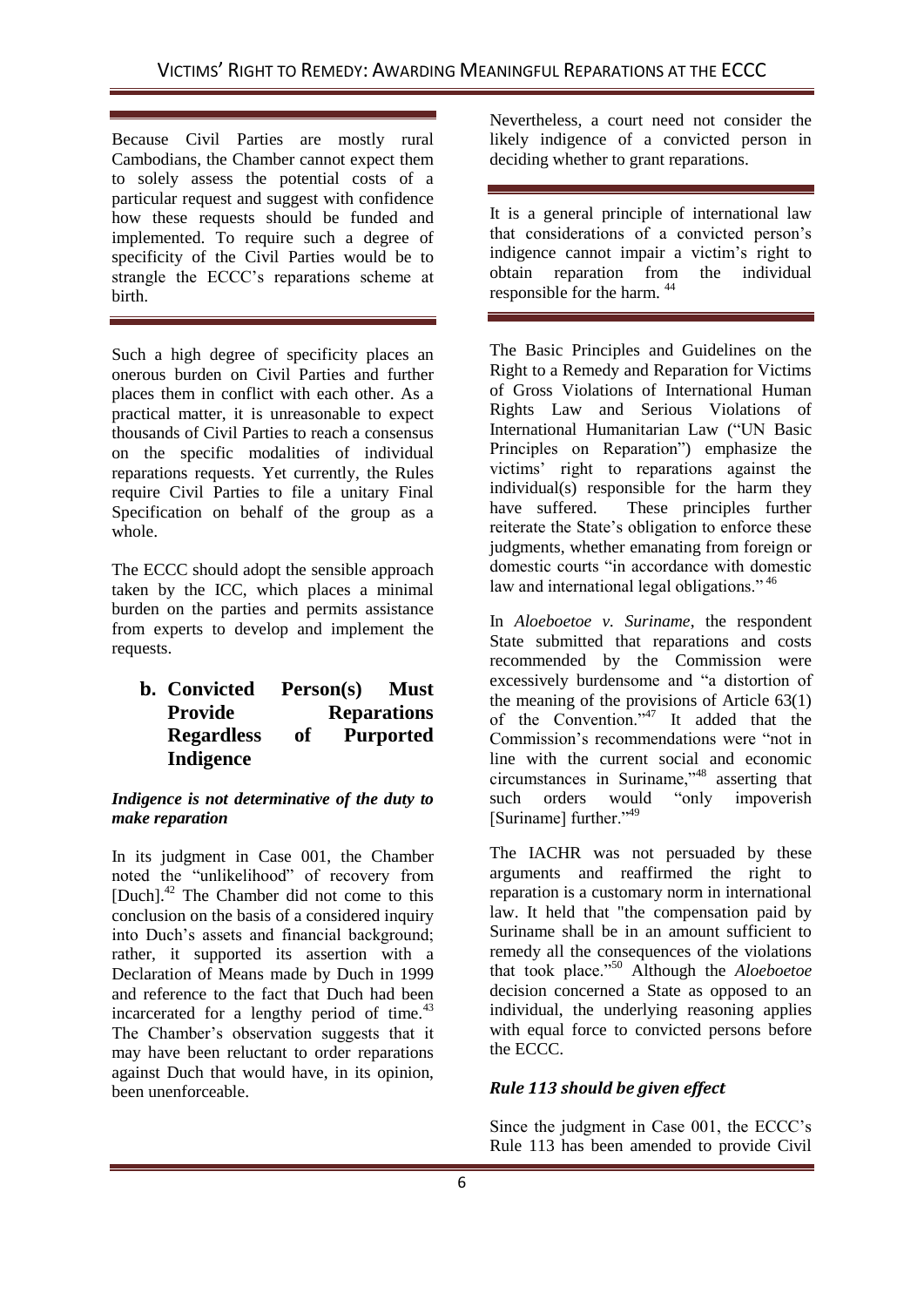Parties recourse to enforce reparations awards. The Rule establishes that reparations granted by the Court can be enforced in Cambodia's domestic courts on the initiative of a Civil Party.<sup>51</sup> Furthermore, Cambodian law guarantees Civil Parties' right to receive compensation for injury<sup>52</sup> and sets forth both the process<sup>53</sup> and means<sup>54</sup> by which orders against a convicted person can be given effect.

There is clear precedent for relying on domestic courts to enforce and give effect to reparations awards. Rule 106 of the International Criminal Tribunal For Rwanda (ICTR)'s Rules of Evidence and Procedure provides that "judgments establishing guilt are to be binding as to the criminal responsibility of the convicted person for the purpose of an action of compensation, which might be brought by victims in national court.<sup>555</sup> The national court then decides the appropriate reparations for victims and issues a judgment against the convicted person.

Given that the Internal Rules now expressly state that the enforcement of reparations shall be made at the initiative of a Civil Party, a determination of indigency on the part of a convicted person should not preclude or unduly influence the award of reparations. Even with recent revisions to Rule 23quinquies *3(a)* and *(b*) permitting third parties to satisfy awards for reparation, such financial support should not preclude a judgment of reparations against a convicted person. Doing so would undermine Rule 113 and contravene international precedent on reparations.

## **c. The Nature & Scope of Collective Reparations Must be Properly Understood**

The Rules state that "[t]he purpose of Civil Party action before the ECCC is to…[s]eek collective and moral reparations."<sup>56</sup> Rule 23*quinquies*(1) further states that such reparations must: a) acknowledge the harm suffered by Civil Parties as a result of the commission of the crimes for which an Accused is convicted, and b) provide benefits to the Civil Parties which address this harm, but they "shall not take the form of monetary payments to Civil Parties."<sup>57</sup>

Indeed, collective reparations are not limited to awards that only 'symbolically' benefit a community. Rather, they can provide tangible redress to communities, in whole or in part.

In the Court's Judgment in Case 001, requests for free access to medical care and educational measures were rejected, in part, on the basis that "requests of this type—which by their nature are not *symbolic* but instead designed to benefit a large number of *individual victims* are outside the scope of available reparations before the ECCC."<sup>58</sup> Although the Chamber went on to provide other reasons for the rejection of these requests,<sup>59</sup> it is unclear what the Chamber meant by the term "symbolic" and what relevance that has to the number of individuals benefiting from an award. Indeed, collective reparations are not limited to awards that only "symbolically" benefit a community. Rather, they can provide tangible redress to communities, in whole or in part. Collective reparations may, as a corollary of attempting to remedy a shared or collective harm, directly benefit members of that community in their individual capacity—an outcome that should be welcomed by the Court.

In fact, the UN Basic Principles on Reparations expressly state that reparations should include, among other things, "medical and psychological care as well as legal and<br>social services."<sup>60</sup> Moreover, collective social services."<sup>60</sup> Moreover, collective reparations may also be interpreted to include benefits and services that have a monetary value, even if they are not awarded in the form of a particular monetary payment.

With regard to requests for the establishment of a victims' fund that would be used for business and vocational training and microenterprise loans, the Chamber in Case 001 found that "[a]ll requests which, directly or indirectly, seek individual monetary award for Civil Parties, or the establishment of a trust fund for victims, are beyond the scope of available reparations before the ECCC. $^{96}$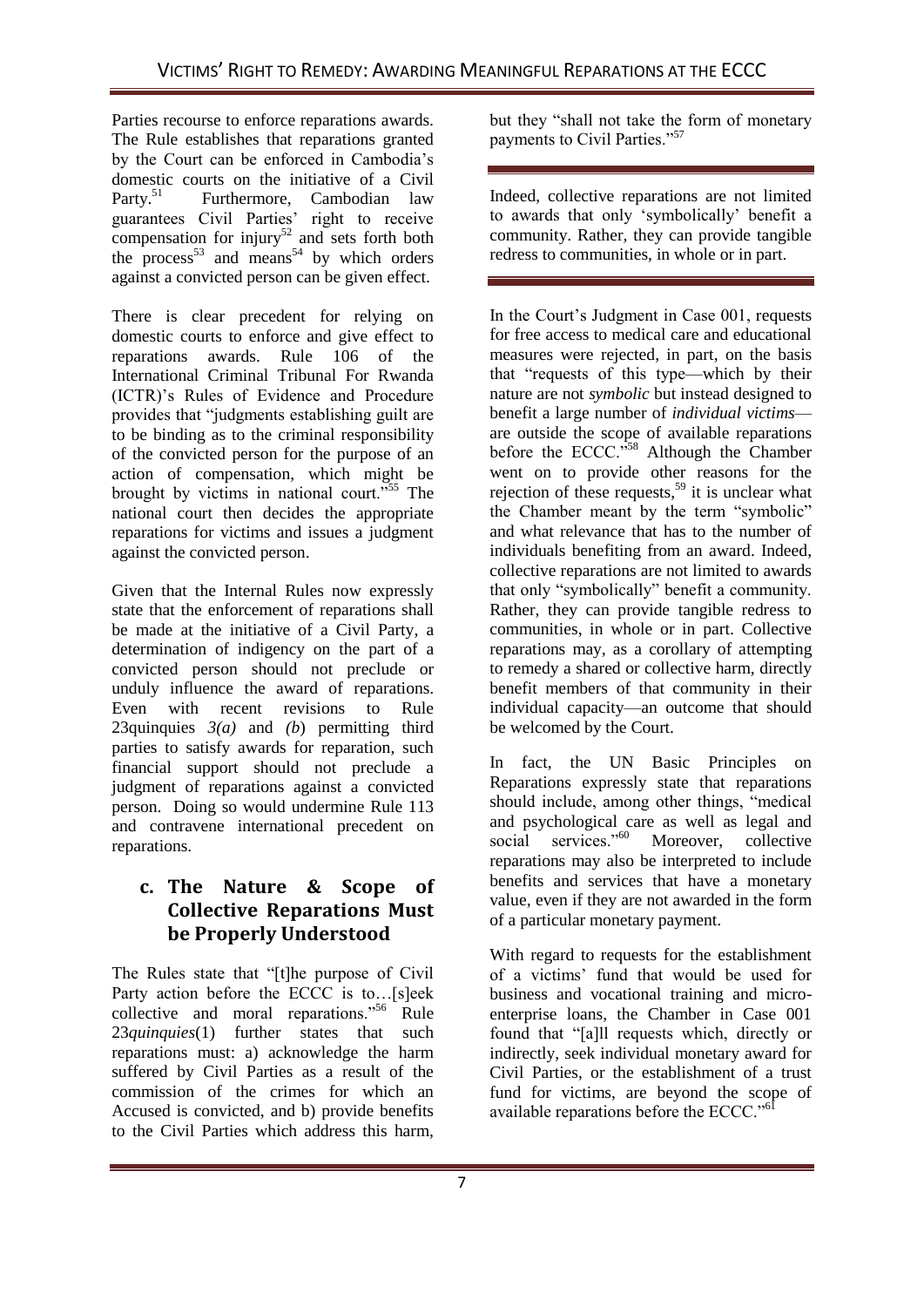Yet, the fact remains that none of the reparations requested by the Civil Parties in Case 001 called for individual monetary award.<sup>62</sup> That the implementation of benefits and services requested may involve monetary *costs* is immaterial - that is true of almost any form of reparation, including the publication and circulation of core court documents which was ordered..

The Chamber's restrictive interpretation of the nature and scope of "collective and moral" reparations does not comport with international law or relevant domestic law relating to reparations. The IACHR, for instance, has a well-established practice of awarding a broad range of collective reparations in response to both collective harms experienced by communities as a whole, and personal harms that reparations seek to address through collective means. In *Plan de Sanchez v. Guatemala,* involving the massacre of a Mayan indigenous community by the army, the IACHR ordered a housing program for displaced victims; programs<br>providing specialized medical and providing specialized medical and<br>psychological care; and development psychological care; and development programs to assist in health, education, development, and infrastructure.<sup>63</sup>

Similarly, in *Moiwana Community v. Suriname*, involving a massacre of an indigenous community by agents of the military, the Court ordered the creation of a development fund "directed to health, housing and educational programs for the Moiwana community members"<sup>64</sup> the planning and administration of which was put in the hands of an implementation committee that included community and state representatives.<sup>65</sup>

Likewise, in *Juvenile Reeducation Institute v. Paraguay*, the Court found extensive human rights violations of the over 3,000 youth that lived in the facility between 1996 and 2001.<sup>66</sup> It ordered collective reparations including psychological care, vocational training, and special education to be administered through a committee including civil society.<sup>67</sup> Notably, the Court also granted collective reparations in the form of specialized medical care to a subset of the collective group of victims who had experienced burns in a fire at the facility.<sup>68</sup>

Additionally, in certain instances, collective reparations have been awarded to those who have a co-extensive or shared right to receive remedy. In *19 Merchants v. Colombia*, the IACHR ordered the state to provide medical and psychological care, including alcohol and drug treatment, to the next of kin of victims on the basis of their shared trauma experience, rather than any community status.<sup>69</sup>

In Colombia, collective reparations are understood by national authorities as a fundamental right of groups, villages, social and political organizations that have been affected by the damage caused by the violation of collective rights, the grave and flagrant violation of individual rights of members of groups or the collective impact of the violation of individual rights.<sup>70</sup> In particular, the Institutional Collective Reparations Program recognizes the right to collective redress for the "systematic and widespread violations of individual rights that affect several members of a community or group and cause a collective impact…[by] acts such as massacres, mass displacements, and so on. $171$ Diverse reparations projects have been piloted through this program, including vocational training in agricultural production and marketing and infrastructure projects, $^{72}$  as well as mental health services (psycho-social  $accompaniment)$ .<sup>73</sup>

Colombia is not alone in this regard. The National Commission for Social Action (NaCSA) in Sierra Leone is also tasked with implementing collective reparations including the provision of educational and specialized healthcare services, as well as housing to individual victims falling into certain groups such as: amputees, the war wounded, victims of sexual violence, and children.<sup>74</sup> NaSCA is mandated to provide free mental health services in all chiefdoms in the country and to implement community/symbolic reparations<br>such as commemoration ceremonies. such as commemoration memorials, and symbolic reburials.<sup>75</sup>

Significantly, the set of collective reparations which NasCA provides are both symbolic and offer tangible benefits to individuals within communities because these reparations are mutually reinforcing, not exclusive.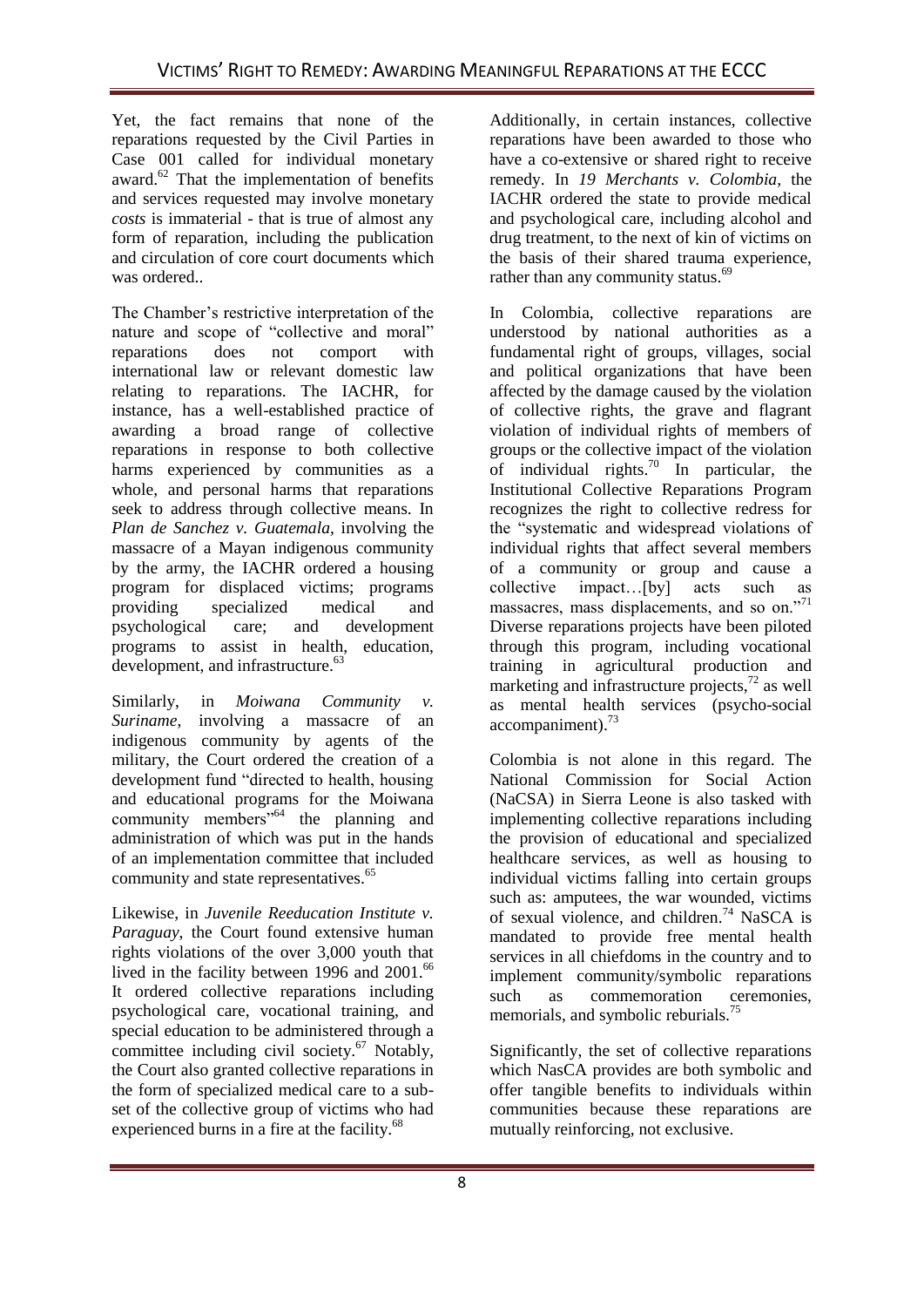These are but a few examples of the many domestic and international(ized) collective reparations programs carried out across the world which benefit both individuals and the wider community, while incorporating measures that might be said to have mainly "symbolic" value.<sup>76</sup>

Without a clear understanding of the number and identity of Civil Parties in the first minitrial and the nature of their reparations claim, it is exceedingly difficult for Civil Parties to establish the link between those victims' harms and the specific awards sought.

The empirical research on reparations conducted by several organizations, including the authors of this report, should be complemented by additional research on collective reparations. Leading researchers at institutes such as the University of Essex and the International Center for Transitional Justice have engaged in innovative comparative research and analysis regarding reparations. The Court should have access to the most recent and representative data regarding reparations to inform its judgment regarding the scope of collective reparations.

# **d. Clarify Impact of Severance Order on Nexus Requirement**

In Case 001, the Chamber required that: "Civil" Parties must satisfy the Chamber of the existence of wrongdoing attributable to the Accused which has a direct casual connection to a demonstrable injury personally suffered by the Civil Party."<sup>77</sup> This nexus requirement has been modified and retained in the Chamber's most recent revision of the Internal Rules. However, as a result of the Court's severance order, it is now unclear which particular Civil Parties will be included in the first "mini trial." Without a clear understanding of the number and identity of Civil Parties in this trial and the nature of their reparations claim, it is exceedingly difficult for Civil Parties to establish the link between those victims' harms and the specific awards

sought. Since the victims represented in the first mini-trial will only encompass a small sample of the entire class of Civil Parties admitted in Case 002, as a matter of policy, the Court should interpret the nexus requirement generously so as to ensure as much satisfaction as possible for all Civil Parties who have been admitted in Case 002.

A broad interpretation of the nexus requirement in the first mini-trial of Case 002 is particularly important since it is uncertain whether future mini-trials will take place due to the Accused persons' failing health.

While the Chamber asserts the order has no impact on the nature of Civil Party participation at trial, it is impossible to "acknowledge the harm suffered" as a result of the Accused persons' conduct,<sup>78</sup> without a preliminary identification of the victims represented during each stage of Case 002. The severance order reiterates the form of Civil Party representation laid out in the Internal Rules, noting that "Civil Parties no longer participate individually on the basis of their particular harm suffered, but instead comprise a *consolidated group* whose collective interests are represented by the Civil Party Lead Co-Lawyer during the trial stage and beyond."<sup>79</sup>

Going forward, this vision of Civil Party representation necessarily requires analysis different from that previously conducted by the Civil Party Lawyers in order to link the victims' harms to the conduct of the Accused persons.

Further, this analysis is currently impractical considering the severance order is "limited to a determination of the subject-matter of the first trial"<sup>80</sup> and fails to define the parameters of the consolidated groups. Amidst these potentially arbitrary classifications for the purposes of the mini-trial, Civil Parties are at a loss as to how to inclusively and effectively request reparations in Case  $002<sup>81</sup>$  The Chamber should clarify how the Civil Parties are to be grouped and how it will subsequently consider reparation requests for these groups. This guidance will allow Civil Party Lawyers to submit reparation requests that are in line with the Court's rules and practice directions and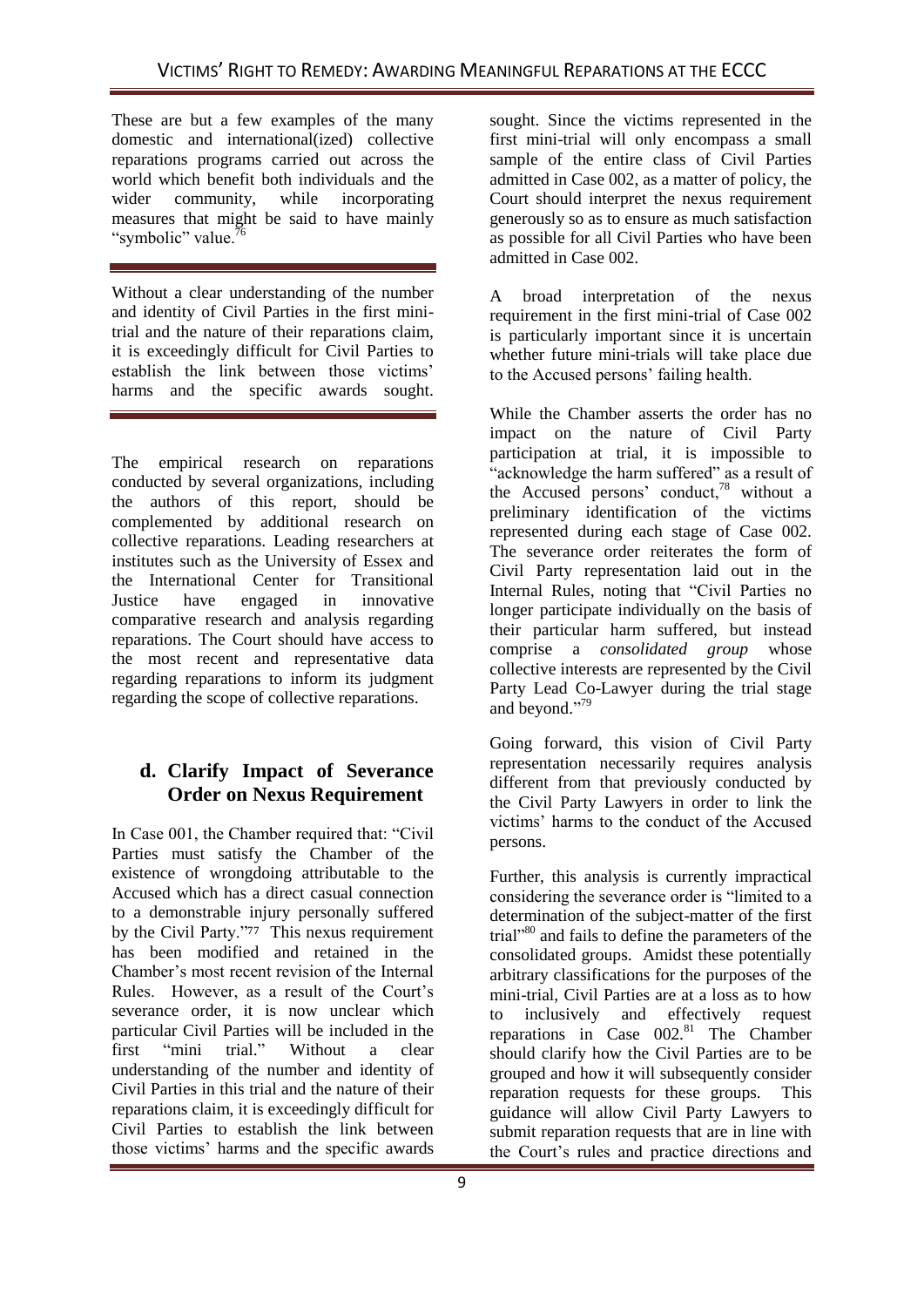that may be incorporated into the Chamber's order.

## **e. Take Practical Steps to Enhance Procedural Forms of Reparation**

In the context of mass atrocity, procedural reparations refers to the process (rather than the substantive outcome) of investigation and adjudication of human rights abuses that leads to a judgment or determination of responsibility.<sup>82</sup> Procedural reparations play a crucial role in providing remedies to victims. The IACHR has repeatedly asserted in its jurisprudence that the judgment is a form of reparation in itself.<sup>83</sup> Moreover, experts note that:

*[t]he procedural handling of the reparation process therefore plays an important role in ensuring that the process is well received, accepted, indeed that the process is owned by victims and that it empowers them as survivors, eventually reinstating dignity, respect and their rightful place in society.<sup>84</sup>*

There are a several means through which procedural reparations can be enhanced in proceedings before the ECCC without requiring significant time or resources.

Given the focus that procedural reparations place on the processes used in attaining justice and repairing harms done, the content and form of the judgment on reparations can play a vital role in restoring dignity to victims as well as providing much needed "official" acknowledgment of their suffering and the impact of human rights violations have had on their lives.

The IACHR, widely recognized as a leader in innovative, imaginative, and victim-centered reparations, stands out among international(ized) courts for employing best practices in the form and substance of its judgments on reparations. The value and importance that the IACHR places on the judgment as a form of reparation is evident from the detailed and thorough treatment

reparations are given in the judgment for reparations, which often number over onehundred pages. Apart from their length, these judgments are notable for their careful review of the documentary and testimonial evidence on reparations heard by the court and given by victims, relatives, and experts alike.<sup>85</sup>

At times, reparations judgments also include a section on proven facts specific to the issue of reparations ${}^{86}$  or otherwise incorporate this information elsewhere in the judgment. In addition, the court gives careful and thorough consideration to each reparation request individually and, in the case of a successful claim for reparation, frequently cites victim or witness evidence and testimony which establish the link between the harm suffered as a consequence of the offenses of the convicted party and the reparation granted.<sup>87</sup>

As a result, the complainants before the IACHR are provided with a detailed account of the court's understanding of their suffering and the measures appropriate to repair the harm inflicted on them. Not only does this provide important acknowledgment to victims whose experiences have often been ignored or denied. It also establishes the official or historical truth.

For example, in *Blake v. Guatemala*, the court included a section entitled "Proven Facts" that reviews information pertinent to the issue of reparations. <sup>88</sup> This includes testimonial evidence, such as statements from the injured party.<sup>89</sup> The court's decision to include this section in its judgment on reparations functions as an official acknowledgment of the facts presented by the victims, and the harm they have endured. $90$  The court also chose to structure its judgment so that the harm suffered by each victim, and the reparation request put forward, were considered individually.<sup>91</sup> For example, the court devoted two entire sub-sections $92$  to identifying the particular form of material and moral damages suffered by Mr. Blake's family as a result of his forced disappearance. This is a meaningful demonstration of the care the court taken to sensitively determine a reparations award appropriate to the specific circumstances of the case.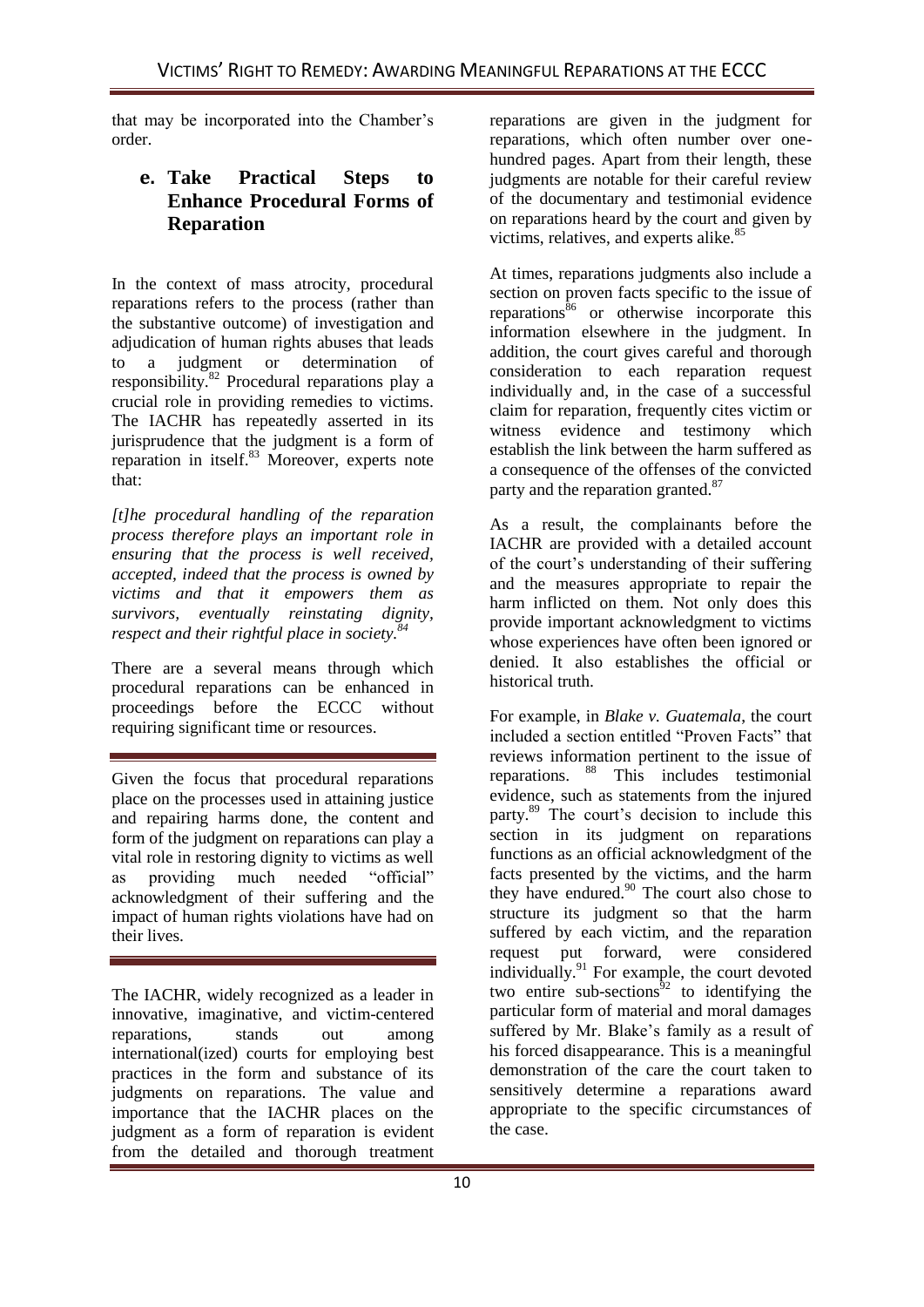Having just emerged from genocide, and, for historical reasons, having little faith in any official information-gathering exercise, it has not been easy for Cambodian Civil Parties to speak freely about the atrocities they have suffered. The ECCC should take cognizance of this fact.

The ECCC should take cognizance of this fact, especially since amendments to the ECCC's Internal Rules now require Civil Parties to prove the nexus between the harm they have suffered and the reparation sought. $93$ 

The Court's Judgment in Case 001 incorporates some of the elements included in the IACHR's judgments on reparations, particularly sections on "responsibility of the defendant vis-à-vis the Civil Parties," "Civil Party requests," "legal framework," and "analysis of the various categories of reparations requested."<sup>94</sup> The Chamber also recognized the importance of victim importance of victim acknowledgment through the content and form of the judgment by heeding requests to include Civil Party names in the reparations judgment.<sup>95</sup>

However, there is no discussion of the evidence or testimony of Civil Parties or experts heard by the Chamber. Such evidence could go a long way to acknowledge Civil Parties' suffering and, by extension, that of the hundreds of thousands of other survivors of mass atrocities.

The ECCC can look to *Blake* as an example of how a judgment on reparations can serve as a form of reparation itself. While *Blake* involved only one victim, the first mini-trial before the ECCC involves hundreds of victims. This does not mean that the ECCC should delineate the nexus of each victim by reviewing the documentary and testimonial evidence of every single victim; that would be impracticable. Rather, *Blake* offers a model the Court may adopt and calibrate to provide more detailed insight on how it groups Civil Parties and the reasoning behind its treatment of their reparations requests.

Presenting its reasoning in a more transparent, sensitive and reasoned manner will allow the Civil Parties, their representatives, victims and the public at large to better understand and, perhaps, accept the Court's decisions rendered on reparations.

A decision which resonates with Civil Parties will facilitate implementation and reception of the reparations awards beyond Case 002. It will play a key role in outreach efforts that, according to the Court's Judgment in Case 001, will "likely contribute significantly to reconciliation initiatives…and public education". 96

The Court has another opportunity to provide reparations to victims through its management of the courtroom during trial. In its 28 October 2011 Memorandum to All Parties, the Trial Chamber confirmed that the Accused is entitled to "waive his right to be present at his trial and . . . cannot be compelled to remain in court" after he has made his initial appearance before the Chamber "prior to each day's hearing".<sup>97</sup> The Court qualified this statement by stipulating that the Accused may be ordered to attend the hearing when it is "necessary for the Chamber to discharge its duty to safeguard the rights of the accused, or where presence is indispensable for the effective conduct of proceedings."98

In deciding when to compel the Accused persons to attend proceedings, the Court should take into account the potential for providing procedural reparations to victims. In circumstances in which ordering the Accused persons to attend trial proceedings would prove particularly meaningful to victims, the Court should consider requiring the Accused persons to be present in the courtroom. Examples of when this might be appropriate include at points where Civil Parties, witnesses, and experts give evidence of the direct harm caused by the Accused persons' alleged crimes.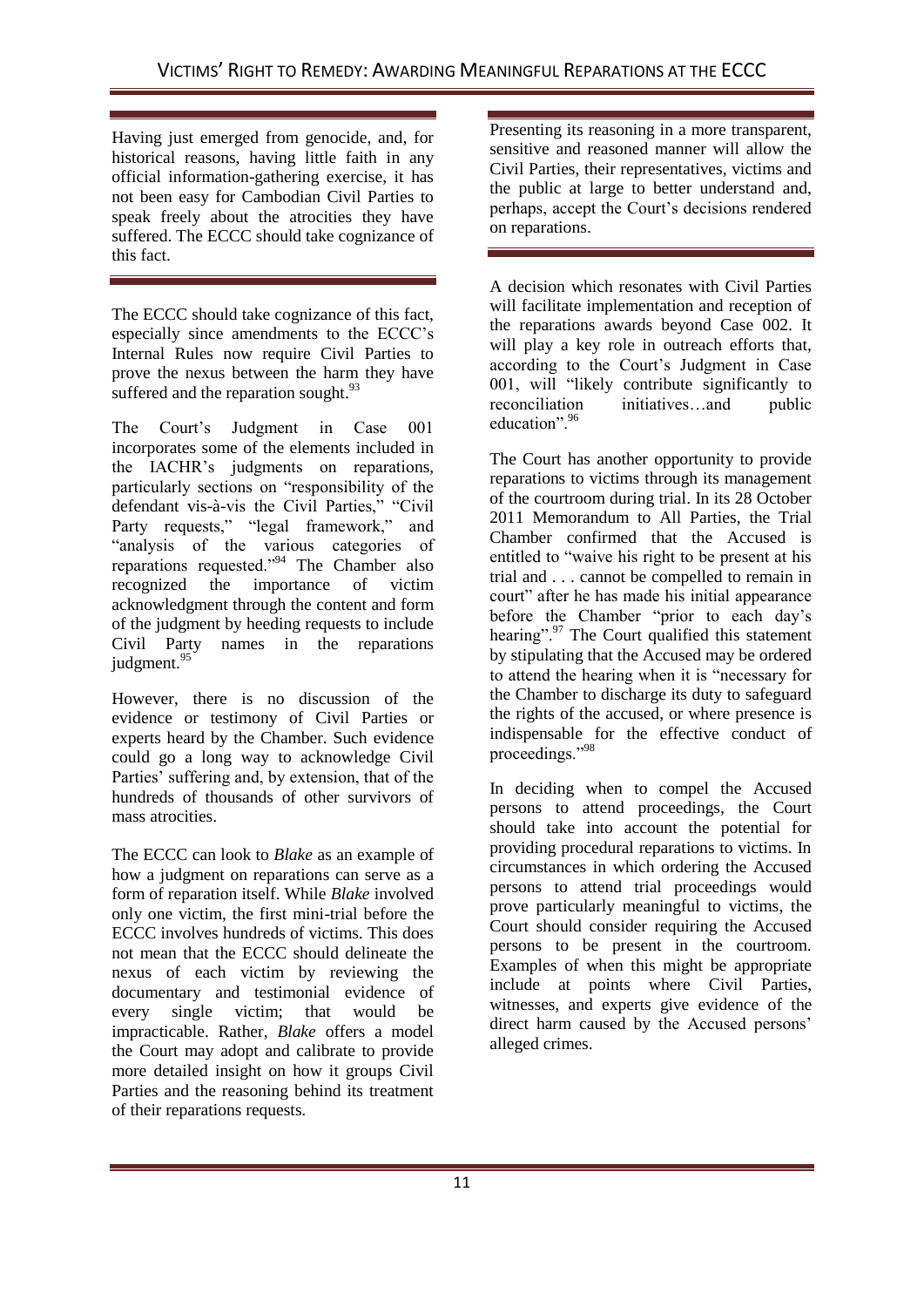## **Conclusion & Recommendations**

The Court's full power to provide justice to victims can only be realized if the Court takes immediate steps to correct interpretations of law and policy that caused the majority of reparations requests in its first case ("Case 001") to be rejected.

This report highlights important 'collective and moral reparations' requests put forward by the Lead Co-Lawyers for Civil Parties. These requests concern redress for elderly, vulnerable and low-income victims through increased access to mental and physical health services, education and memorialization.

This report also asks the Court to re-examine their narrow understanding of the term ‗collective and moral reparations' and to consider the wide range of innovative reparation options, which are routinely awarded by international courts and implemented through reparations programmes.

Looking forward, this report acknowledges that there is more to redress than the trials alone. To pave the way for the judgement in Case 002 to translate into justice for Cambodians in the event of a conviction, we recommend that Court affiliates consider the following:

- The Court's Standards for granting reparations requests, particularly those governing the nature of proof and degree of specificity, should conform to the law and practice of other international(ized) tribunals and have resonance for Cambodian Civil Parties and victims, bearing in mind their contemporary context and historical, cultural, and religious background.
- The Court should adopt a definition and understanding of "collective and moral" reparations that comports with those applied in international(ized) tribunals and collective reparations programs around the world.
- The Court should not consider the indigency of the Accused persons in

reaching a decision on Civil Party reparation requests. International law requires that human rights violators provide reparations to their victims and the Rules provide a clear and appropriate process and forum for dealing with procedural matters arising from and in connection to the indigency of an Accused person in the event s/he is convicted.

- The Court should appoint an eminent expert or working group of experts to liaise with the Court Administration, Victim Support Section, and the Lead Co-Lawyers to determine the nature and scope of permissible reparations and the modalities of any independent implementing or residual body outside the rubric of the ECCC. This body would hold primary responsibility for collecting, managing, and disbursing funds both leading up to, but more critically following, the closing of the Court.
- The Court should dedicate a section in the reparations judgment to the Chamber's evidentiary findings on the harm caused to Civil Parties as a consequence of the offenses proved. This section should pay special attention to vulnerable victims, such as victims of sexual violence and gender based crimes.
- The Court should incorporate Civil Party and expert testimony and evidence where appropriate in the judgment, and particularly in its consideration of the relationship between the harm endured by victims and the actions of the convicted persons or what we term the "nexus" requirement."
- The Court should include express and detailed analysis of each reparation request, including a reasoned determination on the nexus requirement, including relevant facts, evidence, or testimony, offered by Civil Parties and experts.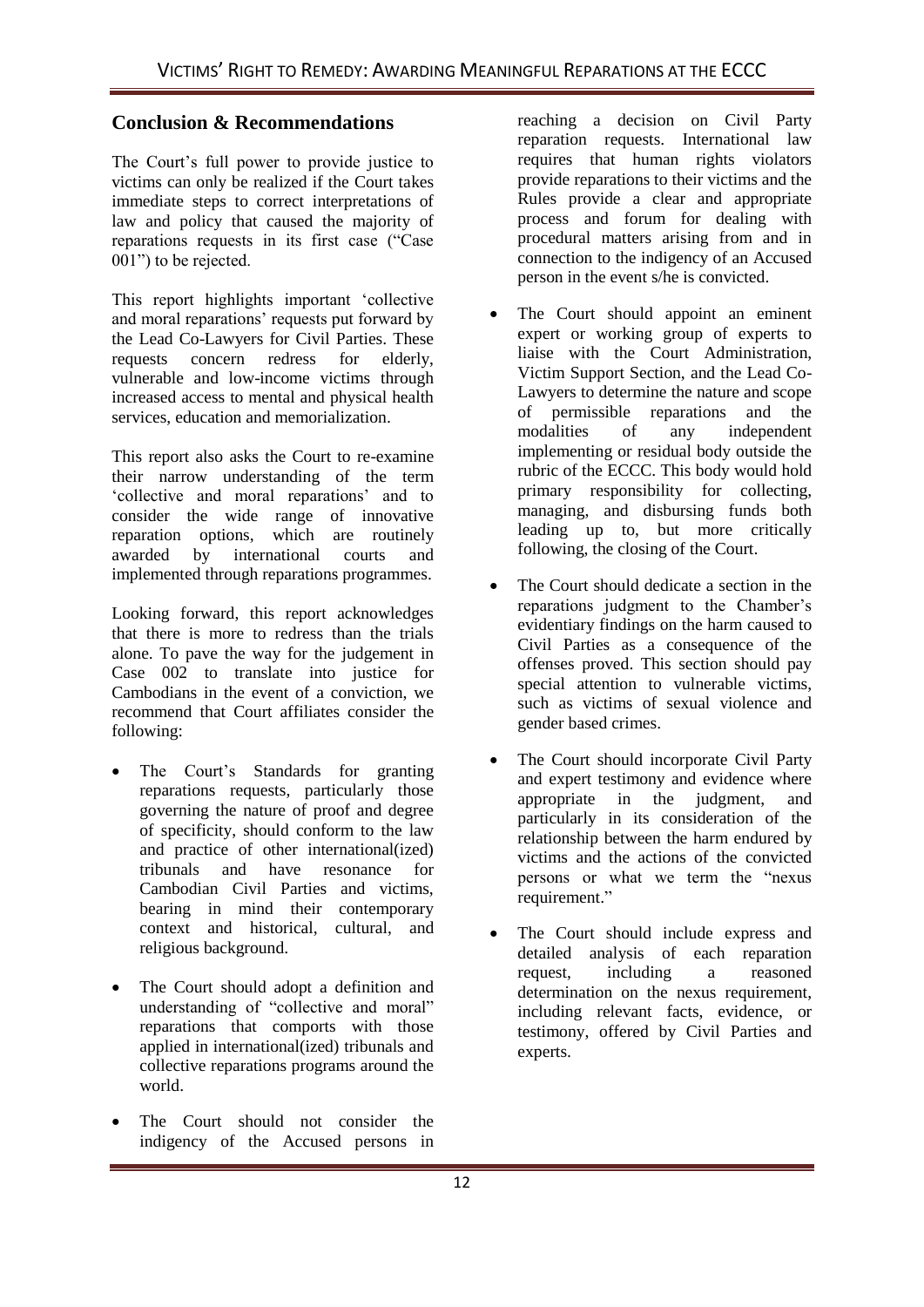$<sup>1</sup>$  The rule of law and transitional justice in conflict</sup> and post-conflict societies: Report of the Secretary-General to the Security Council (S/2011/634), ¶ 26

2 *See* Rule 23(1)(b), ECCC Internal Rules (rev. 8) (―The purpose of Civil Party action before the ECCC is to. . . (b) Seek collective and moral reparations, as provided in Rule 23quinquies.")

<sup>3</sup> This report is authored by three organizations that have extensive expertise regarding the rights of victims in international law and the practice of the ECCC.

<sup>4</sup> In its judgment, the Court required that reparation requests provide a "clear specification of the nature of the relief sought, its link to the harm caused by the Accused that it seeks to remedy, and the quantum of the indemnity or amount of reparation sought from the Accused to give effect to it." Case 001, Judgment ECCC at ¶ 665 (2010).

#### 5 *Id*. para. 675.

 $\overline{\phantom{a}}$ 

6 *See* Rule 23 *quinquies* (1) ECCC Internal Rules  $(rev. 8)$  ("If an Accused is convicted, the Chambers" may award only collective and moral reparations to Civil Parties.").

<sup>7</sup> Heather Ryan, *What Makes Justice for Cambodia?*, OPEN SOCIETY FOUNDATIONS (28 July 2010), [http://blog.soros.org/2010/07/what-makes](http://blog.soros.org/2010/07/what-makes-for-justice-in-cambodia/)[for-justice-in-cambodia/.](http://blog.soros.org/2010/07/what-makes-for-justice-in-cambodia/) Civil Parties Group 1 lawyer Karim Khan said the reparations ruling was "really the most minimal, most conservative, and perhaps it's fair to say unimaginative that could have been ordered". The Phenom Penh Post, July 27, 2010. See http://www.phnompenhpost.com/index.php/201007 2740791/Nationalnews/ reparations-remain-a-key-issue.html.

<sup>8</sup> Mahdev Mohan & Vinita Ramani, Survivors need a reason to live, TODAY (Jul 31, 2010).

 $9$  UN Doc. No. E/CN.4/2005/102, Promotion and Protection of Human Rights: Impunity, Report of the independent expert to update the Set of Principles to combat impunity, Diane Orentlicher, February 18, 2005, at [http://daccessdds](http://daccessdds-ny.un.org/doc/UNDOC/GEN/G05/111/03/PDF/G0511103.pdf?OpenElement)[ny.un.org/doc/UNDOC/GEN/G05/111/03/PDF/G0](http://daccessdds-ny.un.org/doc/UNDOC/GEN/G05/111/03/PDF/G0511103.pdf?OpenElement) [511103.pdf?OpenElement](http://daccessdds-ny.un.org/doc/UNDOC/GEN/G05/111/03/PDF/G0511103.pdf?OpenElement) and Addendum – Updated set of Principles for the protection and promotion of human rights through action to combat impunity.

<sup>10</sup> Judgment Case 001 at  $\P$  665 (emphasis added).

 $\overline{a}$ <sup>11</sup> *See e.g. Id*. at ¶¶ 668-9, 672-4.

<sup>12</sup> *Id*. at ¶ 672.

<sup>13</sup> "Direction on Proceedings Relevant to Reparations and on the Filing of Final Written Submissions," 27 Aug. 2009, Case of Kaing Guek, Eav, 001/18-07-2007-ECCC/TC, ECCC Doc. No. E159.

<sup>14</sup> *See* Rule 23*quinquies*(2)(b), ECCC Internal Rules (rev. 8) ("This submission shall provide:...b) reasoned argument as to how they address[es] the harm suffered and *specify*, where applicable, the Civil Party group within the consolidated group to which they pertain[s].") (emphasis added).

<sup>15</sup> *See* Rule 23*quinquies* (2)(c) ("This submission shall provide:  $\dots$  c) in relation to each award, the single, *specific* mode of implementation described in Rule 23*quinquies*(3)(a)-(b) sought.") (emphasis added); Rule 23*quinquies*(3)(b) ("[T]he Chamber may, in respect of each award, either: . . . b) recognise that a *specific* project appropriately gives effect to the award sought . . . ") (emphasis added).

<sup>16</sup> "Trial Chamber Memorandum re: Initial Specification of the Substance of Reparations Awards Sought by the Civil Party Lead Co-Lawyers Pursuant to Internal Rule 23*quinquies*(3)," 23 Sept. 2011, Case File No. 002/19-09-2007- ECCC-TC, ECCC Doc. No. E125.

<sup>17</sup> Article 33new, Trial Proceedings, Law on the Establishment of the Extraordinary Chambers, with inclusion of amendments as promulgated on 27 October 2004 (NS/RKM/1004/006) ("If these existing procedure do not deal with a particular matter, or if there is uncertainty regarding their interpretation or application or if there is a question regarding their consistency with international standard, guidance may be sought in procedural rules established at the international level. The Extraordinary Chambers of the trial court shall exercise their jurisdiction in accordance with international standards of justice, fairness and due process of law, as set out in Articles 14 and 15 of the 1966 International Covenant on Civil and Political Rights.‖). *See also* Article 20 (new) (concerning Co-Prosecutors) and Article 23 (new) (concerning the Co-Investigating Judges). <sup>18</sup> *See e.g.* Judgment, Case 001, para. 30

(demonstrating the Court's reliance on international law and jurisprudence to interpret the principle of legality).

<sup>19</sup> ICC Rules of Procedure and Evidence, Rule 94(1)(b).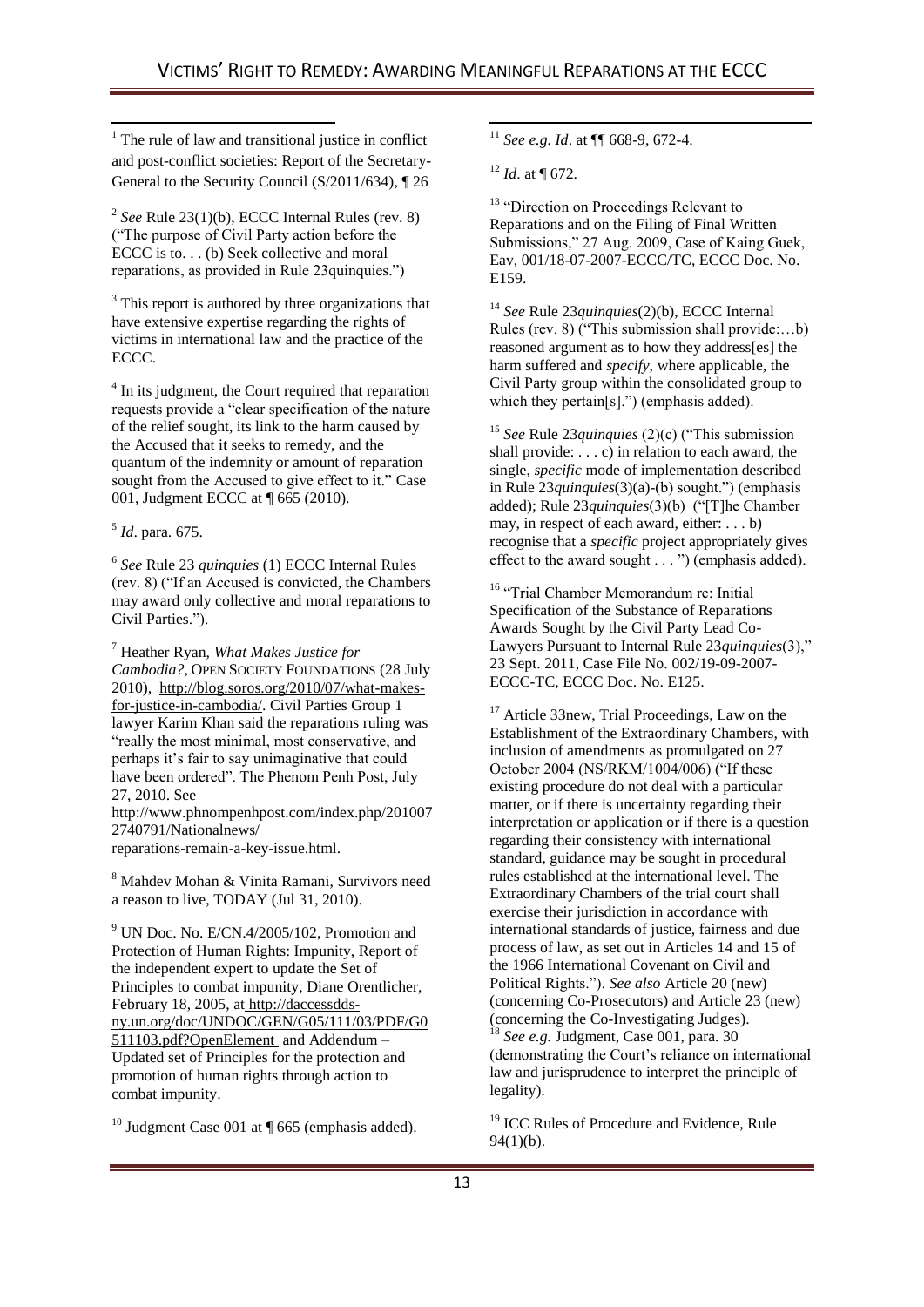<sup>20</sup> ICC Rules of Procedure and Evidence, Rule 94(1)(f).

 $\overline{\phantom{a}}$ 

<sup>21</sup> *See also* G.A. Res. 60/147 at ¶ 15, U.N. Doc. A/RES/60/147 (21 Mar. 2006) (stating that at the UN Committee of Human Rights, the Committee does not require any level of specificity. In regards to reparations, it seems that the main concern of the Committee is that reparation be "proportional to the gravity of the violations and the harm suffered.").

<sup>22</sup> Rome Statute of the International Criminal Court, 17 July 1998, 2187 U.N.T.S. 3 (ICC Statute), Art  $75(2)$  ("The Court may make an order directly against a convicted person specifying appropriate reparations to, or in respect of, victims, including restitution, compensation and rehabilitation.").

<sup>23</sup> *See also* G.A. Res. 60/147 at ¶ 15 (stating that at the UN Committee of Human Rights, the Committee does not require any level of specificity. In regards to reparations, it seems that the main concern of the Committee is that reparation be "proportional to the gravity of the violations and the harm suffered.").

<sup>24</sup> ICC Rules of Procedure and Evidence, Rule  $97(2)$ .

<sup>25</sup> Inter-Am. Ct. H.R., Rules Of Procedure of the Inter-American Court of Human Rights, Art. 40(2).

<sup>26</sup> *See e.g.* Aloeboetoe *et al*. v. Suriname, Reparations and Costs, Inter-Am. Ct. H.R. (ser. C) No. 15 at ¶ 39 (10 Sept. 1993) ("In view of the fact that more detailed information was required in order to be able to fix the amount of the compensation and costs, the President . . . decided to have the Court avail itself of the services of Mr. Christopher Healy and Ms. Merina Eduards as experts.").

<sup>27</sup> *See e.g.* I/A Court H.R., Case of Bámaca-Velásquez *v.* Guatemala. Reparations and Costs. Judgment of February 22, 2002. (Ser. C) No. 91 at ¶ 56 (stating that non-pecuniary damages are assessed "by means of the payment of an amount of money or by providing goods or services that can be appraised in monetary terms, to be determined by the Court through reasonable use of judicial discretion and in terms of equity."). See also I/A Court H.R., Case of Cantoral Benavides v. Perú. Reparations and Costs, Judgment of September 3, 2001 (Ser. C) No. 88 ¶ 53; and I/A Court H.R., Case of the "Juvenile Reeducation Institute" v. Paraguay. Preliminary Objections, Merits, Reparations and Costs. Judgment of September 2, 2004 (Ser. C) No. 112 at ¶ 295 (asserting that the

1 Court will determine non-pecuniary damages, including services and benefits to the victims, using its discretion and guided by principles of equity.).

<sup>28</sup> See e.g. I/A Court H.R., Case of the Moiwana Community v. Suriname. Preliminary Objections, Merits, Reparations and Costs, Judgment of June 15, 2005 (Ser. C) No. 124 at ¶ 214 (requiring the state to make a 1.2 million dollar contribution to a court ordered development fund for the community.).

<sup>29</sup> Mapiripán Massacre v. Colombia. Merits, Reparations and Costs, Inter-Am. Ct. H.R. (ser. C) No. 134 (15 Sept. 2005). Series C No. 134 at ¶ 285; See *Case of Acosta Calderón, supra* note 7 at ¶ 159 to 160; *Case of Caesar, supra* note 274 at ¶ 126, and *Case of Huilca Tecse, supra* note 274 at ¶ 97.

<sup>30</sup> *Id*. at ¶ 315.

<sup>32</sup> Barrios Altos v. Peru, Reparations and Costs, Inter-Am. Ct. H.R. (ser. C) No. 87 (30 Nov. 2001) at ¶ 23.

<sup>34</sup> *Id.* at ¶ 43.

 $35$  *Id.* at  $\P$  44(f).

<sup>36</sup> *See* Judgment Case 001 at ¶ 674. ("Further, the number and identity of all intended beneficiaries of these requests, the nature of the measures sought and the cost of their provision are neither particularized nor readily quantifiable within the available resources of the Chamber").

<sup>37</sup> Judgment Case 001 at ¶¶ 668-9, 672-4; Rule 23*quinquies* (2)-(3); Memorandum from the Trial Chamber to Civil Party Lead Co-Lawyers (23 Sept. 2011).

<sup>38</sup> Eur. Conv. on H.R., Art. 41, *available at*  http://www.echr.coe.int/NR/rdonlyres/D5CC24A7- DC13-4318-B457-

5C9014916D7A/0/ENG\_CONV.pdf ("If the Court finds that there has been a violation of the Convention or the Protocols thereto, and if the internal law of the High Contracting Party concerned allows only partial reparation to be made, the Court shall, if necessary, afford just satisfaction to the injured party.").

<sup>39</sup> Eur. Ct. H.R., Practice Direction, at ¶ 7 (28 Mar. 2007), *available at http://www.echr.coe.int/NR/rdonlyres/8227A775-*

<sup>33</sup> *Id.* at ¶ 42.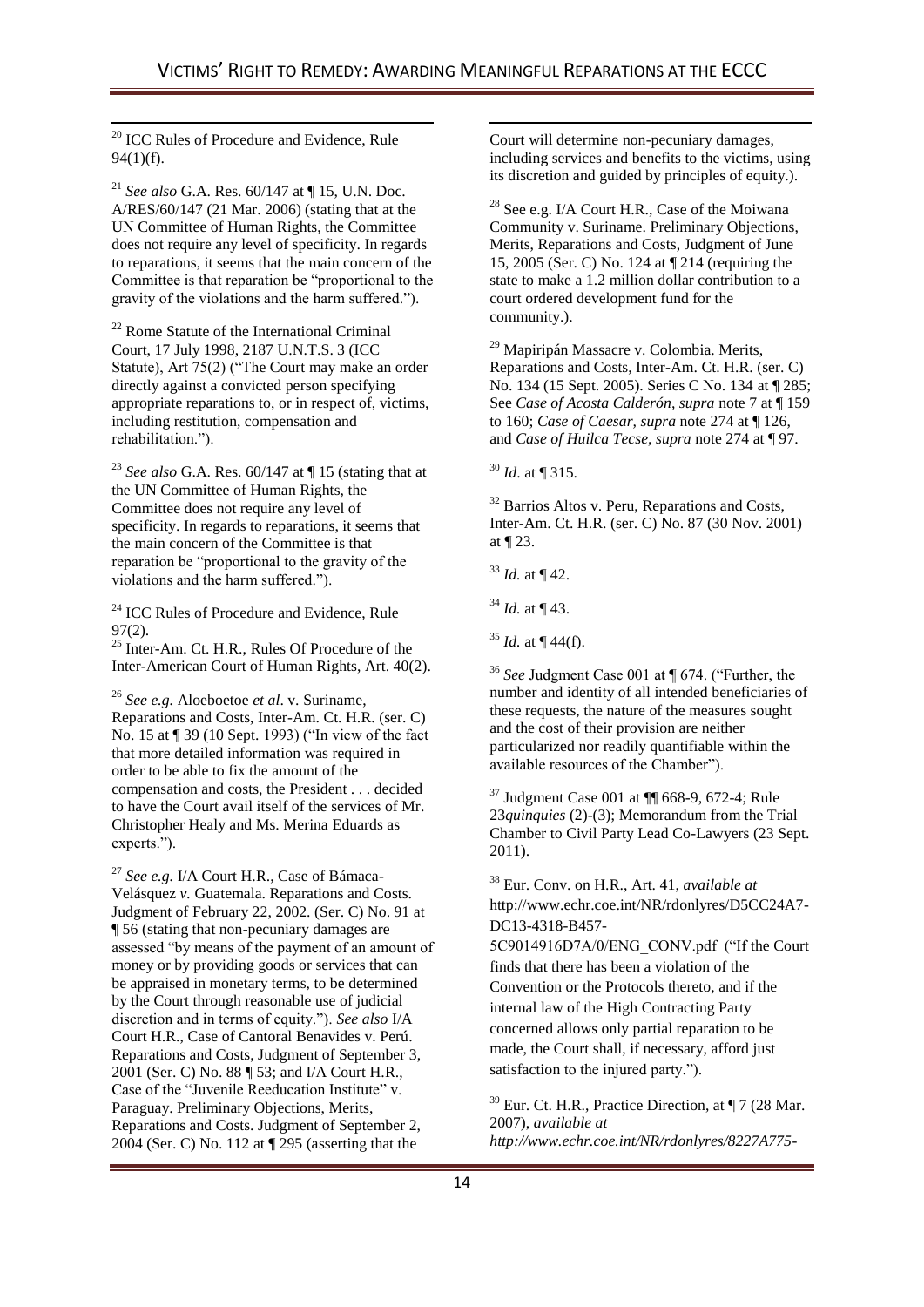1

-*CD37-4F51-A4AA-*

*1797004BE394/0/PracticeDirectionsJustSatifactio nClaims2007.pdf*.

 $^{40}$  Eur. Ct. H.R., Rules of Court, Rule 60(1)-(2) (emphasis added), *available at http://www.echr.coe.int/NR/rdonlyres/6AC1A02E-9A3C-4E06-94EF-E0BD377731DA/0/REGLEMENT\_EN\_Avril2011.p df.*

<sup>41</sup> *Supra* note 31.

 $42$  Judgment Case 001 at ¶ 666.

<sup>43</sup> *Id*. at fn. 1151.

<sup>44</sup> *See* Dinah Shelton, REMEDIES IN INTERNATIONAL HUMAN RIGHTS LAW 12 (2d ed. 2006); *see also International Criminal Tribunal for Rwanda*, REDRESS, http://www.redress.org/internationalcriminal-tribunals/international-criminal-tribunalfor-rwanda (last visited Nov. 16, 2011) (stating that more than 36 billion francs have been awarded to victims of the Rwandan genocide and against defendants, though none of it has materialized due to the defendants' indigence).

<sup>46</sup> Basic Principles and Guidelines on the Right to a Remedy and Reparation for Victims of Violations of International Human Rights and Humanitarian Law, E/CN.4/2000/62 at ¶ 17-18 (Jan. 18, 2000).

<sup>47</sup> Aloeboetoe *et a*l. v. Suriname, Reparations and Costs, Inter-Am. Ct. H.R. (ser. C) No. 15 at ¶ 25 (10 Sept. 1993).

<sup>48</sup> *Id*. at ¶ 34.

<sup>49</sup> *Id.*

<sup>50</sup> *Id*. at ¶ 47.

<sup>51</sup> ECCC Internal Rules (rev. 8), Rule 113(1) (―Enforcement of reparations granted under Rule 23 *quinquies* (3)(a) shall be done by appropriate national authorities in accordance with Cambodian law on the initiative of any member of the collective group, unless the verdict specifies that a particular award shall be granted in relation only to a specified group. In such case, any member of the specified group shall instead initiate enforcement of that award.").

<sup>52</sup> Code of Criminal Procedure of the Kingdom of Cambodia, Art. 14 (Sept. 2008) ("An injury can be compensated by paying damages, by giving back to the victim the property that has been lost or by restoring damaged or destroyed property to its

original state. The damages shall be proportionate to the injury suffered.")

<sup>53</sup> Code of Civil Procedure of the Kingdom of Cambodia, book V.

<sup>54</sup> Code of Civil Procedure of the Kingdom of Cambodia, books VI-VII.

<sup>55</sup> Carla Ferstman, *The Reparation Regime of the International Criminal Court: Practical Considerations*, 15(3) Leiden J. of Int'l L 667, 671 (2002); *see also* Int'l Criminal Tribunal for Rwanda, Rules of Procedure and Evidence, Rule 106.

 $56$  ECCC Internal Rules (rev. 8), Rule 23(1)(a)-(b).

<sup>57</sup> ECCC Internal Rules (rev. 8), Rule 23*quinquies*(1).

<sup>58</sup> Judgment Case 001at ¶ 674 (emphasis added).

<sup>59</sup> Other reasons given by the Chamber for rejecting these requests included the Court's lack of jurisdiction over the government, insufficient nexus, and a lack of specificity in the requests. Judgment Case 001 at ¶ 674.

<sup>60</sup> Basic Principles and Guidelines on the Right to a Remedy and Reparation for Victims of Violations of International Human Rights and Humanitarian Law, E/CN.4/2000/62 at ¶ 24 (Jan. 18, 2000).

 $61$  Judgment Case 001at ¶ 670.

<sup>62</sup> See e.g. "Civil Party Group 1—Final Submission," 10 November 2009, Case File No. 001/18-07-2007/ECCC/TC, E159/7, para. 121 (requesting the provision of psychological services, but not seeking monetary payments to the Civil Parties.); "Co-Lawyers' for Civil Party (Group 2) Final Submission," 5 October 2009, Case File No. 001/18-07-2007/ECCC/TC, E159/6, para. 18 (claiming medical treatment and psychological services for 17 Civil Parties at the expense of Duch, but not calling for that to be in the form of monetary payment."); and "Co-Lawyers for Civil Parties (Group 3) Final Submission," 11 November 2009, Case File No. 001/18-07-2007/ECCC/TC, E159/5 para. 157-158 (calling for free medical and psychological care for the Civil Parties the expense for which was to be borne by Duch).

<sup>63</sup> Plan de Sanchez v. Guatemala, Judgment, 2004 Inter-Am. Ct. H.R. (Ser. C) No. 116 at ¶¶ 105-110 (19 Nov. 2004).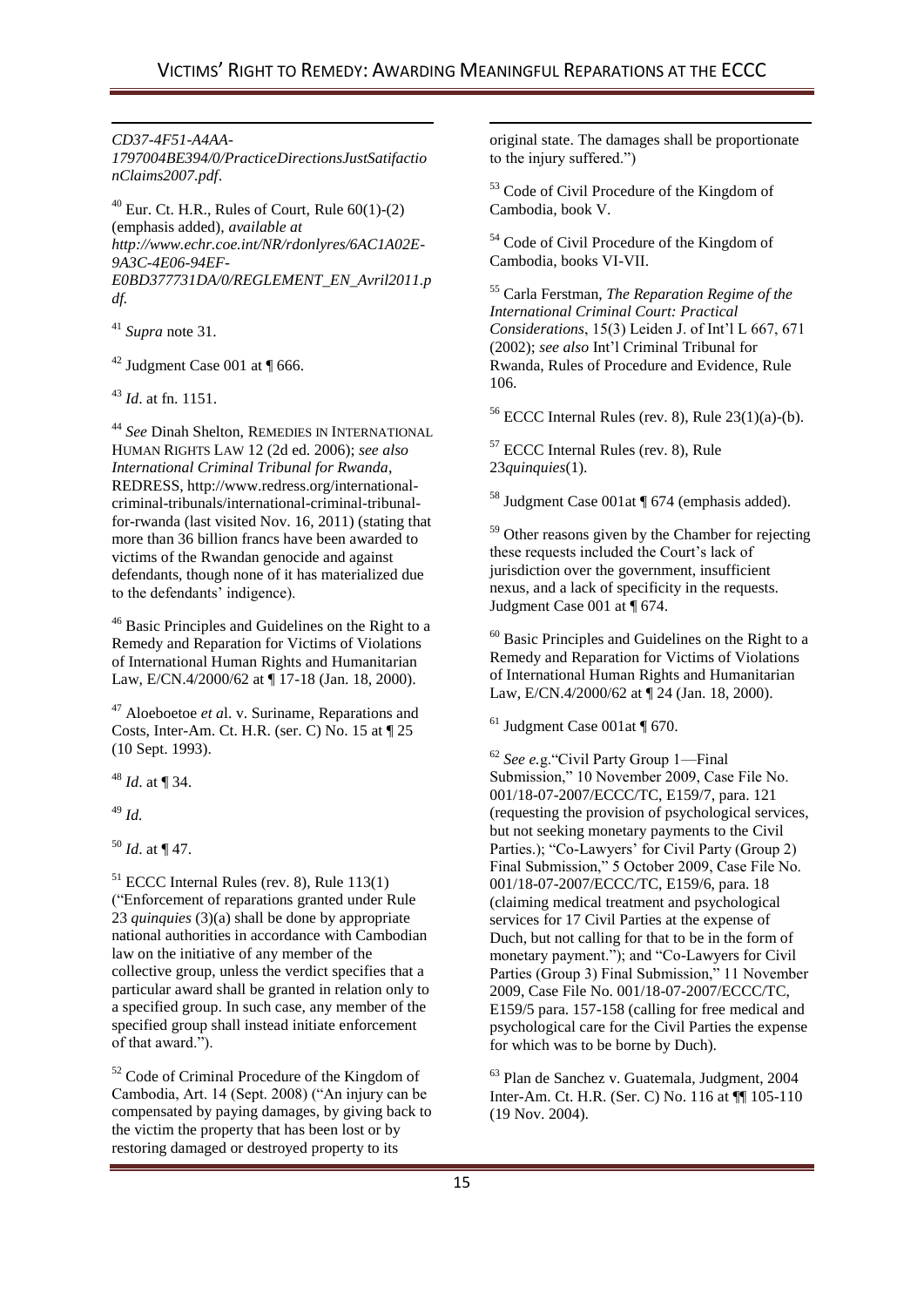$\overline{\phantom{a}}$ 

<sup>-</sup> <sup>64</sup> Moiwana Community v. Suriname, Preliminary Objections, Merits, Reparations and Costs, 2005 Inter-Am. Ct. H.R. (Ser. C) No. 124 at ¶ 214 (15 June 2005).

<sup>65</sup> *Id*. at ¶ 215.

<sup>66</sup> Juvenile Reeducation Institute v. Paraguay, 2004 Inter-Am. Ct. H.R. (Ser. C) No. 112 (4 Sept. 2004).

<sup>67</sup> *Id.* at ¶¶ 318-321.

<sup>68</sup> *Id*. at ¶ 319.

<sup>69</sup> 19 Merchants v. Colombia, Merits, Reparations and Costs, 2004 Inter-Am. Ct. H.R. (Ser. C) No. 109 ¶¶ 276-278 (5 July 2004).

<sup>70</sup> *Proposals for the Design and Implementation of the Institutional Collective Reparations Program*, NATIONAL COMMISSION FOR REPARATION AND RECONCILIATION,

http://www.cnrr.org.co/descargas/PROPOSALS-FOR-THE-DESIGN-AND-IMPLEMENTATION-OF-THE.pdf (last visited Oct. 9, 2011).

<sup>71</sup> *Id*. at 3-4.

<sup>72</sup> *See, e.g*. *Collective Reparations Project for El Tigre-Putumayo*, NATIONAL COMMISSION FOR REPARATION AND RECONCILIATION, available at: http://www.cnrr.org.co/contenido/09e/spip.php?arti cle3899.

<sup>73</sup> *See, e.g*. *La Libertad Sucre Collective Reparations Project*, NATIONAL COMMISSION FOR REPARATION AND RECONCILIATION, available at: http://www.cnrr.org.co/contenido/09e/spip.php?arti cle3902.

<sup>74</sup> The Rabat Report, *The Concept and Challenges of Collective Reparations*, INTERNATIONAL CENTER FOR TRANSITIONAL JUSTICE at 34 (Feb. 12-14, 2009) available at:

http://ictj.org/sites/default/files/ICTJ-Morocco-Reparations-Report-2009-English.pdf.

<sup>75</sup> *Id*.

<sup>76</sup> *See generally* The Rabat Report at 14-38 and Office of the High Commissioner for Human Rights, *Rule of Law tools for Post-Conflict States: Reparations Programs*, New York: 2008.

<sup>77</sup> Judgment. Case 001 Para. 639.

<sup>78</sup> 23 *quinquies* (1)(a).

<sup>79</sup> Severance Order Pursuant to Internal Rule 89*ter*  (22 September 2011) ¶ 8.

 $80$  Id. at  $\P$  4.

 $81$  This uncertainty is further compounded by the fact that "[t]he Trial Chamber may at any time decide to include in the first trial additional portions of the Closing Order in Case 002." This leaves the identification of specific victim harm ambiguous.

<sup>82</sup> *See* Dinah Shelton, REMEDIES IN INTERNATIONAL HUMAN RIGHTS LAW 6 (2d ed. 2006).

<sup>83</sup> See *e.g.* Myrna Mack Chang v. Guatemala. Merits, Reparations and Costs (para. 260).

<sup>84</sup> Redress, et al. "Reparations for victims of genocide, crimes against humanity and war crimes: Systems in place and systems in the making, Report of Proceedings," March 1-2, 2007 (The Hauge, Netherlands), 49 [hereinafter "Hague Report"].

<sup>85</sup> This takes a variety of forms, from sections dedicated to this information, s*ee e.g.*, Bámaca-Velásquez v. Guatemala. Reparations and Costs. Inter-Amer. Ct. H.R., 22 Feb 2002 (Ser. C) No. 91 (presenting details of impact testimony provided by both the family of the victim and experts), to its inclusion in the discussion and analysis of discreet reparations requests, see e.g. Myrna Mack Chang v. Guatemala, Merits, Reparations and Costs, Inter-Amer. Ct. H.R., 25 Nov. 2003 (Ser. C) No. 101 (discussing in detail the impact of the victim's murder on family members in assessing compensatory damages); and Las Dos Erres Massacre v. Guatemala, Preliminary Objection, Merits, Reparations and Costs, Inter-Amer. Ct. H.R., 24 Nov. 2009 (Ser. C) No. 211 , paras. 284- 285 (case involving 155 victims which cited impact testimony from victims and an expert).

<sup>86</sup> *See e.g.* Bámaca-Velásquez, para. 29.

 $87$  See e.g., Bamaca-Velasquez,  $\P(65(a))$  ("the state continuously obstructed [the victim's wife's] efforts to determine the truth about the events and about the hiding of her husband's body…for which reason this Court reached the conclusion that [she] suffered cruel, inhuman, and degrading treatment."); and the Rochela Massacre v. Colombia, Merits, Reparations and Costs, Inter-Amer. Ct. H.R., 11 May 2007, (Ser. C) No. 163 (citing the threats and persecution which perpetuated the suffering of one victim's son).